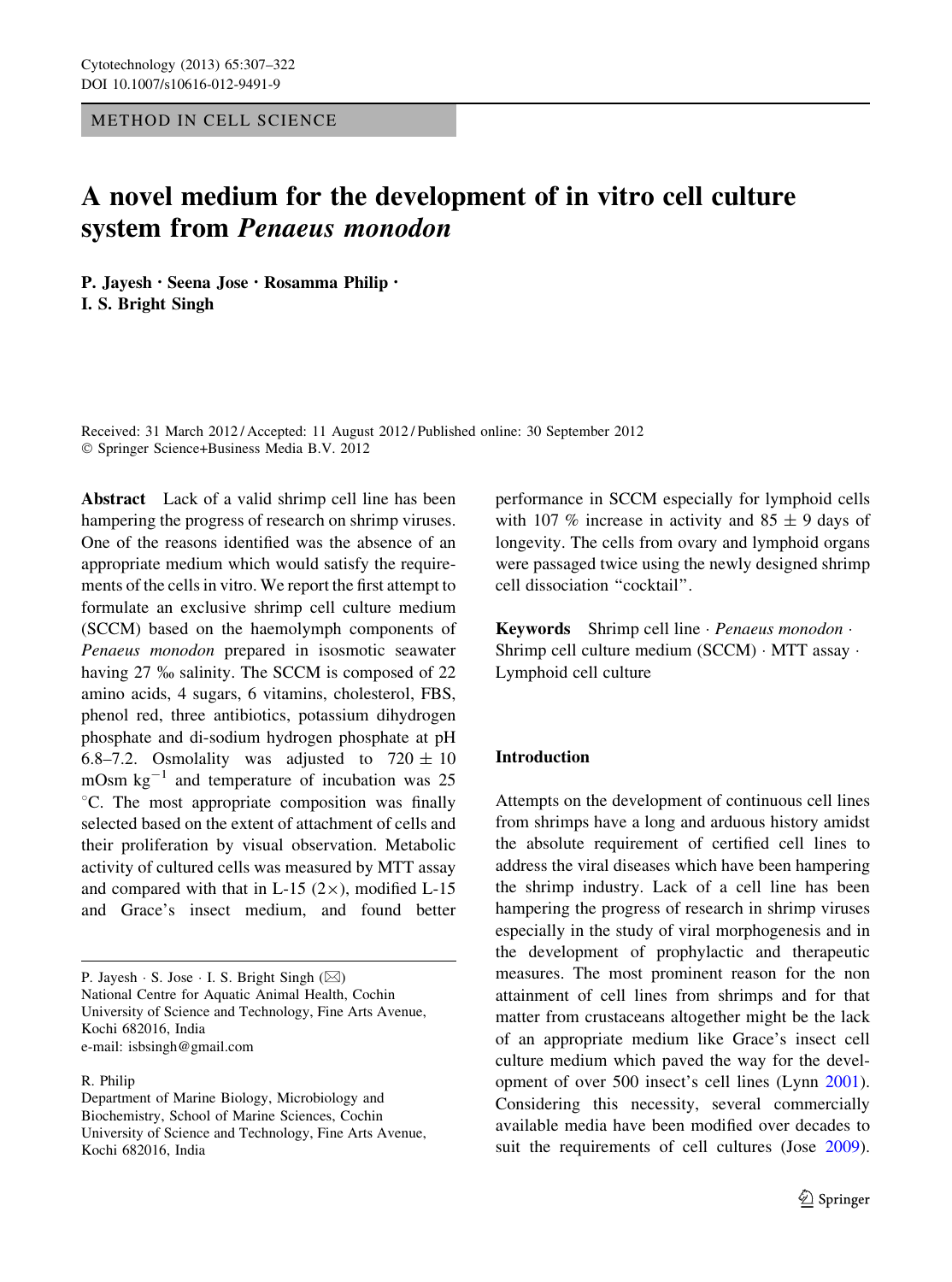Among them Leibovitz's—15 (L-15) has been the most popular one subjected to modifications (Chen et al. [1986](#page-14-0), [1988;](#page-14-0) Chen and Kou [1989](#page-13-0); Nadala et al. [1993;](#page-15-0) Lu et al. [1995](#page-14-0); Tapay et al. [1995](#page-15-0); Tong and Miao [1996;](#page-15-0) Toullec et al. [1996;](#page-15-0) Mulford and Austin [1998](#page-14-0); Chen and Wang [1999](#page-13-0); Shike et al. [2000;](#page-15-0) Wang et al. [2000;](#page-15-0) Kumar et al. [2001](#page-14-0); Shimizu et al. [2001](#page-15-0); Chun-Lei et al. [2003;](#page-14-0) Maeda et al. [2003](#page-14-0), [2004;](#page-14-0) Jiang et al. [2005;](#page-14-0) Assavalapsakul et al. [2006;](#page-13-0) Jose et al. [2010,](#page-14-0) [2011,](#page-14-0) [2012\)](#page-14-0) They have been modified by supplementing with growth factors in isolation as well as in multiples (Chen et al. [1986,](#page-14-0) [1988;](#page-14-0) Machii et al. [1988](#page-14-0); Chen et al. [1989](#page-14-0); Luedeman and Lightner [1992](#page-14-0); Nadala et al. [1993](#page-15-0); Ghosh et al. [1995](#page-14-0); Lu et al. [1995](#page-14-0); Tapay et al. [1995;](#page-15-0) Toullec et al. [1996](#page-15-0); Mulford and Austin [1998;](#page-14-0) Chen and Wang [1999](#page-13-0); Itami et al. [1999](#page-14-0); Shike et al. [2000](#page-15-0); Wang et al. [2000;](#page-15-0) Kumar et al. [2001](#page-14-0); Mulford et al. [2001;](#page-15-0) Fan and Wang [2002](#page-14-0); Lang et al. [2002;](#page-14-0) Maeda et al. [2003,](#page-14-0) [2004;](#page-14-0) Jiang et al. [2005](#page-14-0); George and Dhar [2010;](#page-14-0) Jose et al. [2010](#page-14-0), [2011](#page-14-0), [2012](#page-14-0)). Meanwhile, Shimizu et al. [\(2001](#page-15-0)) reported a modified L-15 medium based on the haemolymph composition with some success in prolonging the longevity of primary cell culture from shrimp. More recently, Jose et al.  $(2010)$  $(2010)$  $(2010)$  modified L-15  $(2x)$  by supplementing it with 2 % glucose, MEM vitamins  $(1\times)$ , tryptose phosphate broth  $(2.95 \text{ mg ml}^{-1})$ ,  $20 \%$  FBS, and 0.2 mM N-phenylthiourea. Mulford et al. ([2001\)](#page-15-0) revealed that  $2 \times$  Leibovitz's medium supplemented with 10 % (v/v) heat inactivated FBS, 5 % (v/v) muscle extract, 0.06 g  $l^{-1}$  of L-proline, 1 g  $l^{-1}$  glucose prepared in 25 ‰ seawater was effective for cell migration, survival and longevity. Though the hemolymph composition of P. aztecus and P. stylirostris had been reported earlier (Najafabadi et al. [1992](#page-15-0); Shimizu et al. [2001](#page-15-0)), a medium exclusively for shrimp cell culture based on it could not be attained so far, other than the modification of the existing media. This might be cited as one of the reasons for the non attainment of immortal cell line from shrimp. In this context we made an attempt to develop seawater based cell culture medium exclusively for shrimp cell culture and named it as shrimp cell culture medium (SCCM). Experiments were carried out using various tissues from P. monodon for determining its suitability to develop cell cultures. Primary cell cultures developed by employing this medium from lymphoid and ovarian tissues could be sub-cultured twice using shrimp cell dissociation cocktail developed in this study.

#### Materials and methods

#### Design of the experiment

The whole experiment was designed to formulate a medium exclusively for shrimp cell culture. The haemolymph components of P. monodon, the free amino acids, fatty acids and metal ions were used as background information about the physiological conditions required for in vitro growth of cells. Seawater and artificial seawater were screened for suitable base for the medium. Physical observation was carried out to screen the most suitable combinations initially and further confirmations were done based on MTT assay.

#### Experimental animals

Shrimps required for the experiments were maintained in Recirculating Aquaculture System (RAS) integrated with nitrifying bioreactor (Kumar et al. [2009\)](#page-14-0) maintained at 27 ‰ salinity. Post larvae, negative for white spot syndrome virus (WSSV) by nested PCR, were stocked in the system and reared for 3 months, maintaining the water quality parameters within a narrow range (pH 6.8–7.8; total ammonia–nitrogen  $\langle 0.1 \text{ mg } 1^{-1}$ ; nitrite–nitrogen  $\langle 1.0 \text{ mg } 1^{-1}$ ; total alkalinity (CaCO<sub>3</sub>) 75–125 mg l<sup>-1</sup>; total hardness 5,000–6,000 mg  $1^{-1}$ ) and fed pelleted feed (Higashimaru). Shrimps weighing 15–20 g were used as the donor animals for various tissues besides nauplii directly collected from a seed production centre.

#### Analysis of haemolymph

#### Collection of haemolymph

For free amino acid and fatty acid analysis, haemolymph was withdrawn aseptically from rostral sinus using capillary tubes containing 100  $\mu$ l of 10 % sodium citrate (Jose et al. [2011](#page-14-0)) and the total volume of each sample was measured to calculate the dilution factor (Shimizu et al. [2001](#page-15-0)). Pooled haemolymph from 20 animals weighing 20–30 g was centrifuged at 1,000 g for 10 min to remove haemocytes, lyophilized and stored at  $-20$  °C. Haemolymph was collected without anticoagulant also for metal ion analysis. Osmolality of the haemolymph was measured immediately after collection using a Fiske 1–10 Osmometer (Fiske Associates, Norwood, MA, USA).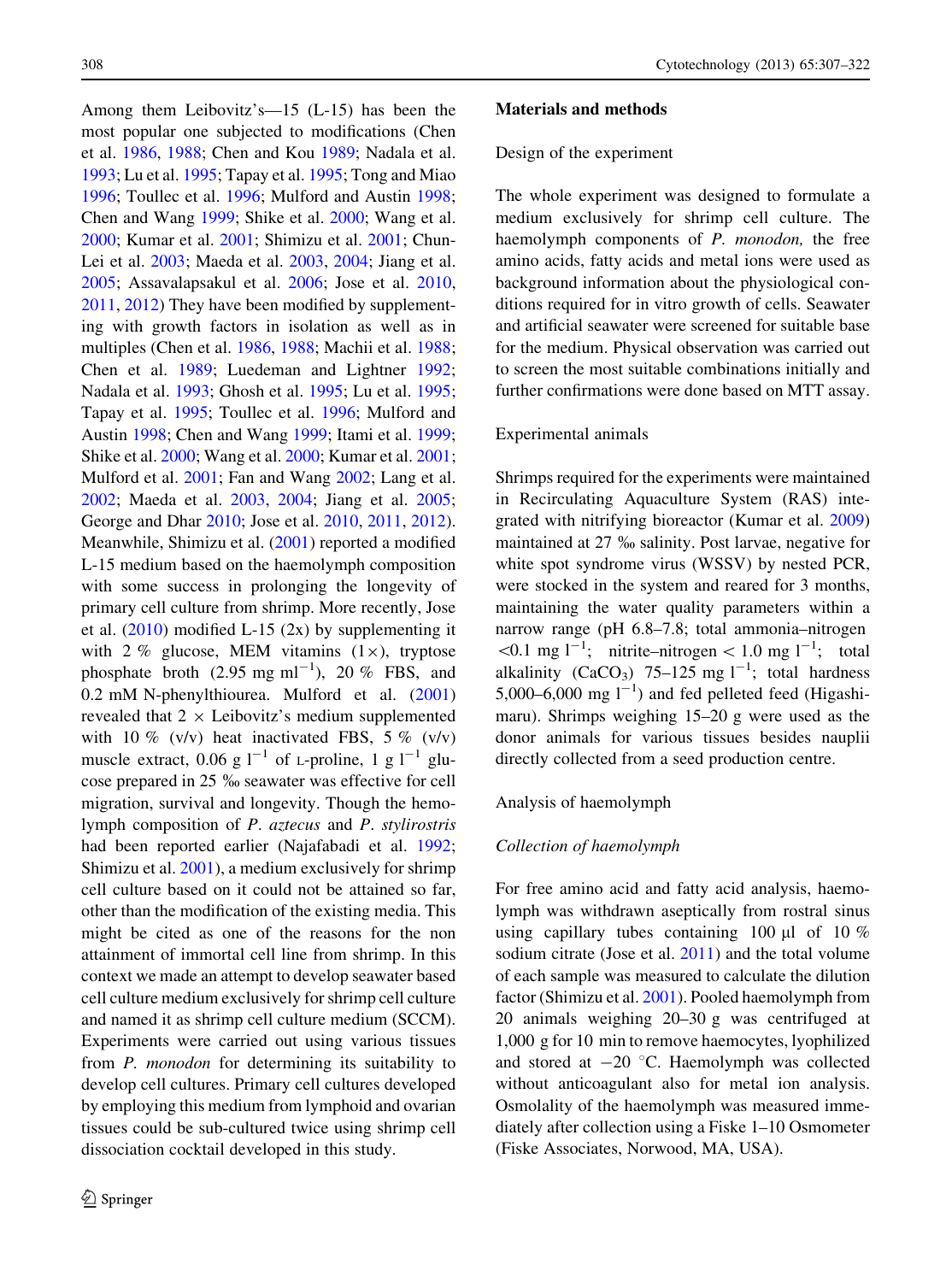#### Analysis of free amino acids

Aliquot of 160 µg pooled lyophilized haemolymph was collected in a test tube and 10 ml of 6 N HCl were added. The test tube was filled with nitrogen, sealed and kept at 121  $\degree$ C for 24 h. The hydrolysed sample was filtered and flash evaporated repeatedly adding distilled water until the traces of chlorine were removed. The residue obtained was madeup to 10 ml with 0.05 M HCl.

Samples were filtered through a polyvinylidene fluoride membrane filter (PVDF, Millipore) of  $0.45 \mu m$  pore size and  $20 \mu l$  were injected to an amino acid analyzer (HPLC-LC 10 AS) equipped with cation exchange column packed with a strong acidic cation exchange resin (styrene divinyl benzene copolymer, with sulphonic groups). The column used was Na type, ISC-O7/S 1504 Na, having a length of 19 cm and diameter 5 mm. The instrument was equipped with Shimadzu FL 6A fluorescent detector and Shimadzu CR 6A Chrompac recorder. A gradient mobile phase was applied with buffer A and buffer B for the effective separation of amino acids. The oven temperature was maintained at 60 $\degree$ C. The total run was programmed for 62 min. The amino acid analysis was done with non-switching flow method and fluorescence detection after post-column derivatization with o-phthaldehyde. In the case of proline and hydroxyproline, imino group was converted to amino group with hypochlorite. Amino acid standard (Sigma Chemical Co., St. Louis, MO, USA) was also run to calculate the concentration of the amino acids in the sample. The amount of each amino acid was expressed as  $\mu$ mol ml<sup>-1</sup> haemolymph (Antoine et al. [1999](#page-13-0)).

### Analysis of fatty acids

For fatty acid analysis, gas chromatograph with flame ionization detector (GC-FID) was employed (Agilent Technologies, model 6890). The pooled and lyophilized haemolymph was converted into fatty acid methyl esters (FAMEs) by saponification, methylation and extraction (Carvalho and Malcata [2005\)](#page-13-0) with hexane: methyl tert-butyl ether. A 25 m (length)  $\times$ 0.2 mm ID  $\times$  0.33 µm film thickness, cross linked 5 % phenylmethyl silicone fused silica capillary column was used to separate the fatty acids. While operation the initial temperature of  $170\degree$ C was increased to 310 °C at the rate of 40 °C min<sup>-1</sup> and held for 1.5 min. Hydrogen was used as the carrier gas

at a constant flow rate of 1.3  $1 \text{ min}^{-1}$ . The peaks were analyzed using the software Sherlock (MIDI, Inc., Newark, DE, USA) to identify the relative amounts of fatty acids in the sample and were expressed as percentage of the total fatty acids. Identification of the peaks was accomplished by comparison of retention times to those of authentic standards.

#### Analysis of metal ions

As the analysis of major ions in the hemolymph is crucial to formulate cell culture medium (Najafabadi et al. [1992](#page-15-0)), metal ion strength of haemolymph and seawater at 27 ‰ salinity were analyzed using Inductively Coupled Plasma Atomic Emission Spectrometer (ICP-AES Thermo Electron IRIS INTREPID II XSP DUO). Before analysis, seawater was sterilized by autoclaving at 15 lbs for 15 min, filtered through Whatman No. 1 filter paper to remove precipitates. Lyophilized haemolymph  $(100 \mu g)$  from different age group of P. monodon was diluted with Milli-Q water to the volume required for analysis (Shimizu et al. [2001](#page-15-0); Huang et al. [1999](#page-14-0)). Identification of the elements was accomplished by comparison with authentic standards (Merck, Darmstadt, Germany).

Formulation of the basal composition of shrimp cell culture medium (SCCM)

All chemicals used for the preparation, unless specifically stated otherwise, were purchased from Sigma-Aldrich, USA. The Shrimp Cell Culture Medium contained  $(mg l^{-1}$  in artificial/natural seawater) L-alanine 70, L-arginine 45, L-asparagine 15, L-aspartic acid 10, L-cystine 1, L-cysteine 1, L-histidine 15, L-leucine 20, L-lysine 60, L-isoleucine 10, L-methionine 5, L-phenyl alanine 10, L-proline 100, L-serine 15, L-taurine 100, L-threonine 15, L-tryptophan 15, L-glutamine 150, L-glutamic acid 10, glycine 20, L-tyrosine 80, L-valine 20, choline bitartarate 1.8, D-pantothenic acid (hemicalcium) 1, folic acid 1, myo-Inositol 2, pyridoxal-HCl 1, riboflavin 0.1, thiamine 1, niacinamide 1, glucose 1,000, ribose 10, trehalose 10, sodium pyruvate 500, potassium dihydrogen phosphate 2, di-sodium hydrogen phosphate 11.5, cholesterol 0.2, and phenol red 0.01. This composition was considered as the base for SCCM to which additional ingredients such as antibiotic mixture and fetal bovine serum (FBS) were added as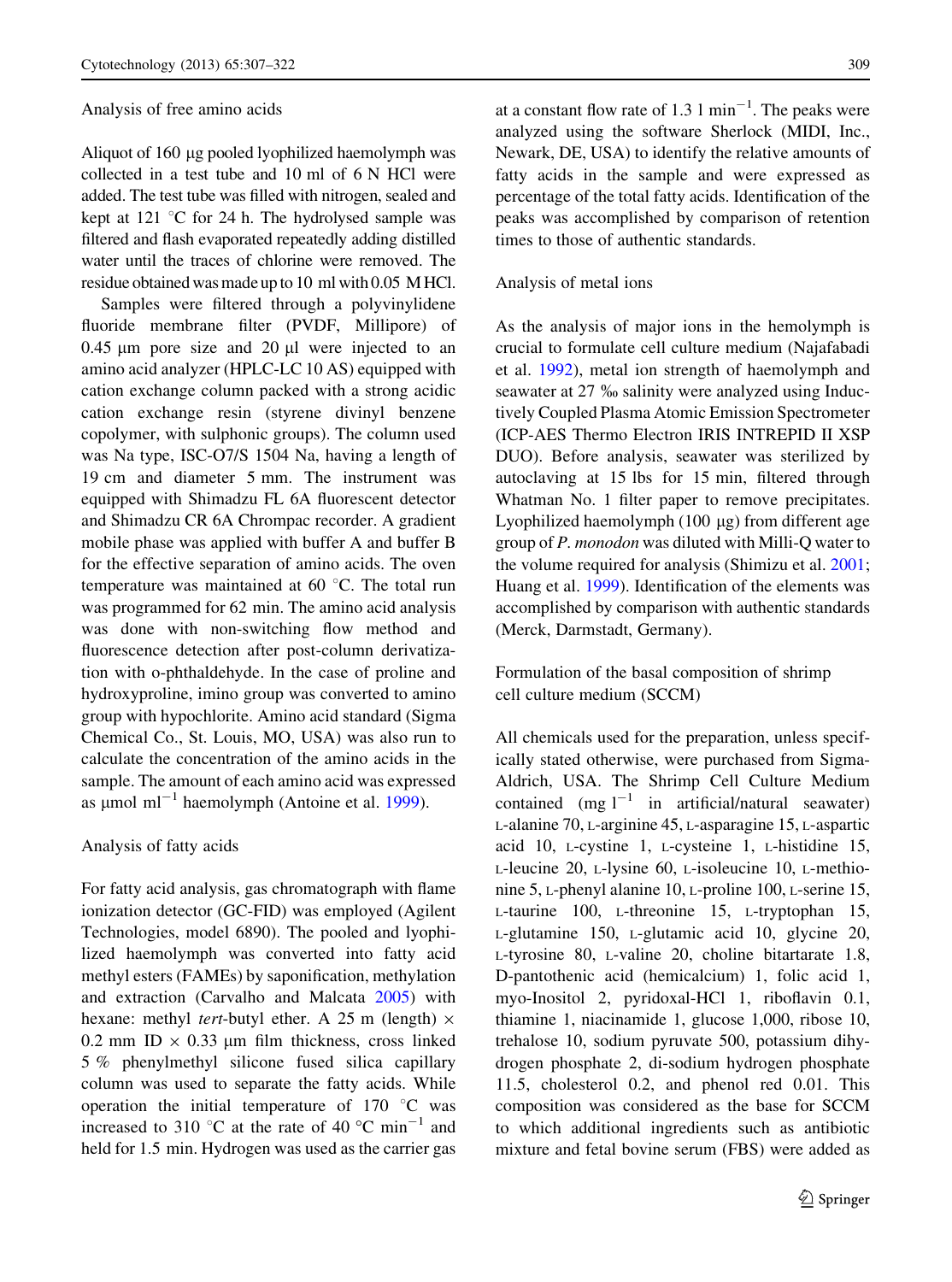described elsewhere, and the efficacy was evaluated through development of cell cultures and their subsequent visual observation under inverted phase contrast microscope (Leica DMIL) connected with a CCD camera (Leica DFC 420C).

Artificial seawater and natural seawater as liquid base

Based on the report of Dall ([1981\)](#page-14-0), the isosmotic point of P. monodon was identified equivalent to 27 ‰ salinity. Natural seawater at 27  $\%$  having 810  $\pm$  20 mOsm kg<sup>-1</sup> osmolality was used for the whole experiment. Seawater was sterilized by autoclaving at 15 lbs for 15 min, filtered through Whatman No. 1 filter paper to remove precipitates and stored in a 20 l container at room temperature. Artificial seawater was prepared by dissolving the following ingredients one after the other: NaCl, 2.3926 g; Na<sub>2</sub>SO<sub>4</sub>, 0.4 g; KCl, 0.0677 g; NaHCO<sub>3</sub>, 0.0196 g; KBr, 0.0098 mg;  $H_3BO_3$ , 0.0026 g and NaF, 0.0003 g in 75 ml MilliQ water with constant stirring. To this solution, 5.327 ml of 1.0 M  $MgCl_2 \cdot 6H_2O$ , 1.033 ml of 1.0 M CaCl<sub>2</sub> $\cdot$ 2H<sub>2</sub>O and 0.09 ml of 0.1 M SrCl<sub>2</sub> $\cdot$ 6H<sub>2</sub>O were added and made up to 100 ml with MilliQ water (Kester et al. [1967](#page-14-0)). The differential effects of artificial and natural seawater were evaluated by visual observation of the extent of attachment and monolayer formation of primary cell cultures from various tissues using an inverted phase contrast microscope (Leica DMIL).

# Effect of inorganic salts and trace elements

To equalize the inorganic salt and trace element concentration of SCCM to those of haemolymph, additional inorganic salts and trace elements were added to the tune of 0.518 mg  $1^{-1}$  barium chloride, 124.2 mg  $l^{-1}$  copper chloride, 37.38 mg  $l^{-1}$  zinc sulphate, 8.28 mg  $1^{-1}$  ferric citrate and 0.26 mg  $1^{-1}$ manganese chloride. The effect of this modification was evaluated visually by observing the extent of attachment and monolayer formation of the cells using an inverted phase contrast microscope (Leica DMIL).

# Effect of organic supplements

Five different mixtures of organic supplements were added to the SCCM and the effect of these supplements were evaluated by the extent of cell attachment and monolayer formation and compared with that of the basal SCCM as control. The following supplements were added to the SCCM (final concentration).

Supplement A: consisted of a mixture of arachidonic acid  $0.02 \mu g l^{-1}$ , linoleic acid  $0.1 \mu g l^{-1}$ , linolenic acid 0.1  $\mu$ g l<sup>-1</sup>, myristic acid 0.1  $\mu$ g l<sup>-1</sup>, oleic acid 0.1  $\mu$ g l<sup>-1</sup>, palmitic acid 0.1  $\mu$ g l<sup>-1</sup> stearic acid 0.1  $\mu$ g l<sup>-1</sup>, cholesterol 2.2  $\mu$ g l<sup>-1</sup>, Tween-80 20.2  $\mu$ g l<sup>-1</sup>, and tocopherol acetate 0.7  $\mu$ g l<sup>-1</sup>.

Supplement B: consisted of precursors of signal molecules at a concentration, 0.83 mg  $1^{-1}$  flavin adenine dinucleotide (FAD-Na<sub>2</sub>), 0.55 mg  $1^{-1}$  adenosine 5'-triphosphate magnesium salt (ATP), 1.14 mg  $1^{-1}$ nicotinamide adenine dinucleotide phosphate (NADP), 0.35 mg  $1^{-1}$  adenosine 5'-monophosphate  $(AMP-Na<sub>2</sub>), 0.77$  mg  $l^{-1}$  Coenzyme A (CoA-Na<sub>2</sub>).

Supplement C: consisted of precursors of nucleic acid synthesis such as, adenosine 0. 27 mg  $1^{-1}$ , guanosine 0.28 mg  $1^{-1}$ , cytosine 0.11 mg  $1^{-1}$ , thymine 0.13 mg  $1^{-1}$ , deoxy ribose 0.13 mg  $1^{-1}$ , uracil 0.11 mg  $1^{-1}$ , uridine 5'-triphosphate (UTP 0.55 mg  $1^{-1}$ ).

Supplement D: consisted of Kreb's cycle intermediates which included ketoglutaric acid 0.15 mg  $1^{-1}$ , malic acid 0.13 mg  $1^{-1}$  and succinic acid 0.12 mg  $1^{-1}$ .

Supplement E: consisted of vitamins viz., ascorbic acid 0.01 mg  $l^{-1}$ , biotin 0.05 mg  $l^{-1}$  nicotinamide  $0.01 \text{ mg } 1^{-1}$ , nicotinic acid  $0.01 \text{ mg } 1^{-1}$ , pyridoxin, 0.01 mg  $l^{-1}$  calciferol 0.01 mg  $l^{-1}$ , tocopherol 0.01 mg  $1^{-1}$ , p-aminobenzoic acid 0.01 mg  $1^{-1}$ .

Preparation of shrimp cell culture medium (SCCM)

Different constituents of SCCM were prepared separately and mixed as follows. A  $100 \times$  concentrated amino acid mixture (''amino mix-I'') containing L-alanine, L-arginine, L-asparagine, L-cysteine, L-histidine, L-lysine, L-methionine, L-proline, L-serine, L-taurine, L-threonine, glycine, L-valine was prepared in MilliQ water. The ''amino mix-II'' was prepared by dissolving  $100 \times$  concentration of L-aspartic acid, L-cystine, L-leucine, L-isoleucine, L-phenyl alanine, L-tryptophan, L-glutamic acid, L-tyrosine in 1 N HCl. An aliquot of  $100 \times$  concentration of "sugar mix" was prepared by dissolving glucose, ribose, trehalose, sodium pyruvate, potassium dihydrogen phosphate and di-sodium hydrogen phosphate in MilliQ water. A "Vitamin mix" was prepared by mixing  $100 \times \text{con-}$ centrations of choline bitartarate, D-pantothenic acid (hemicalcium), myo-Inositol, pyridoxal-HCl,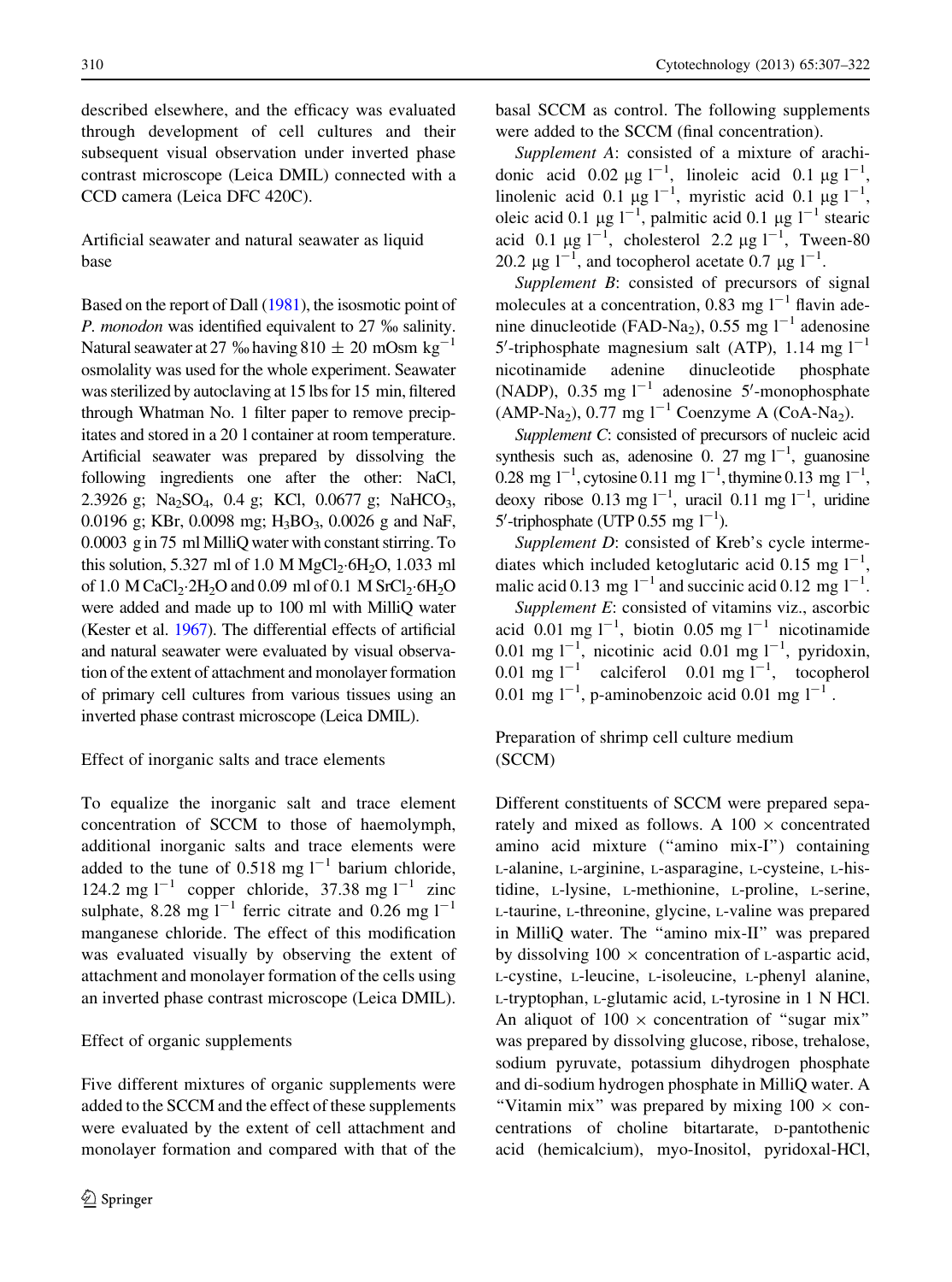thiamine and niacinamide in MilliQ water with  $100 \times$  concentration of riboflavin and folic acid in 1 M NaOH. Cholesterol was prepared (100x) separately in MilliQ water. Phenol red solution was prepared by dissolving 1 mg phenol red (100x) in 1 ml NaOH (1 M). All above mixtures were separately filtered through PVDF (Millipore) of  $0.22 \mu m$ pore size and stored in amber colored bottle at  $-20$  °C till use.

The final SCCM (1,000 ml) was prepared by mixing 10 ml each of amino mix I, amino mix II, sugar mix, vitamin mix, cholesterol and phenol red solution in 100 ml double distilled water, mixed with 685 ml sterile seawater of 810  $\pm$  20 mOsm kg<sup>-1</sup> osmolality (27 %). An aliquot of 100 ml fetal bovine serum was added, the osmolality of the medium was adjusted to  $720 \pm 10$  mOsm kg<sup>-1</sup> by adding NaCl and measuring by means of osmometer (Fiske One-Ten Osmometer, Fiske Associates, Norwood, MA, USA). pH of the medium was adjusted to 6.8 using 1 N NaOH or 1 N HCl, the medium was made up to 1,000 ml with distilled water. Further, the medium was supplemented with antibiotic mixture containing penicillin (100 U  $ml^{-1}$ ), streptomycin (100 µg ml<sup>-1</sup>) and chloramphinicol (0.0 6  $\mu$ g ml<sup>-1</sup>) and added filter sterilized 150 mg  $1^{-1}$  glutamine was added just before use.

#### Development of primary cell cultures

Prior to dissection, the juvenile shrimp and nauplii were chilled in ice and surface sterilized by immersion in 800 ppm sodium hypochlorate in ice cold seawater for 10 min followed by thorough washing in sterile seawater. Lymphoid organ, heart, hepatopancreas, nerve code, eye stalk, muscle, testis and ovary were removed aseptically and collected in holding medium (SCCM without FBS) of 720 mOsm  $kg^{-1}$  osmolality. The tissues and nauplii were washed three times with PBS and minced into very small pieces using sterile surgical knife. The clumps of tissue were separated using cell dissociation sieves (CD-1, Sigma) with a 60 mesh screen (Mulford et al. [2001\)](#page-15-0); the suspension was mixed thoroughly with the medium and seeded on 25 mm<sup>2</sup> culture flask/wells (Greiner Bio-One) and incubated at  $25 \text{ °C}$ . For haemocyte culture, haemolymph was withdrawn aseptically from rostral sinus using capillary tubes containing  $100 \mu l$  anticoagulant (Tris HCl 0.01 M, sucrose 0.25 M, tri sodium citrate 0.1 M) and diluted to obtain  $5 \times 10^5$  cells ml<sup>-1</sup> using SCCM supplemented with N-phenylthiourea  $(0.2 \text{ mM})$ ,  $0.06 \text{ mg ml}^{-1}$  chloramphenicol, 100 mg  $1^{-1}$  streptomycin and 100 IU ml<sup>-1</sup> penicillin (Jose et al.  $2011$ ) and aliquots of  $200 \mu l$  were dispensed into the wells of 96 well plates (Greiner Bio-One) and incubated at  $25^{\circ}$ C.

# MTT reduction assay for measuring cellular metabolism

In spite of the visual observation, mitochondrial dehydrogenase activity was measured as the cell viability and metabolic activity which depended on an intact mitochondrial membrane and the respiratory chain. MTT assay measures the mitochondrial dehydrogenase which reflects the metabolic activity of the cells. Succinate dehydrogenase system which belongs to the mitochondrial respiratory chain reduces MTT (3-(4, 5-dimethylthiazol-2-yl)-2, 5-diphenyl tetrazolium bromide, Sigma-Aldrich Co.) to insoluble formazan crystals, solubilized in dimethyl sulphoxide (DMSO) yielding a purple-coloured solution (Mos-mann [1983\)](#page-14-0). Accordingly, aliquots of  $200 \mu l$  cell suspension of ovary, lymphoid organ, heart, hepatopancreas and the hemocytes were seeded on to 96 well plates and after desired incubation period (2, 4, 6 and 8 days), the medium was pipetted out and replaced with 50  $\mu$ l MTT solution (5 mg ml<sup>-1</sup>) prepared in PBS (720 mOsm  $kg^{-1}$ ), and the plate was kept for incubation (in dark) at 25  $\degree$ C for 5 h (Jose et al. [2012](#page-14-0)). The control consisted of the medium alone with MTT added. The MTT solution was removed and  $200 \mu l$  of DMSO (HiMedia Laboratories, Mumbai) were added and well mixed to confirm the dissolution of formazan crystals, the absorbance was measured at 570 nm in a microplate reader (InfiniteM-200 Tecan, Grödig, Austria).

#### Comparison of SCCM with other selected media

The efficacy of SCCM with respect to in vitro growth and viability of cells from ovary, lymphoid organ, heart, hepatopancreas and the hemocytes was determined by comparison with  $2 \times L-15$  with 10 % FBS  $(v/v)$ , modified L-15 (Jose et al. [2010](#page-14-0)) and Grace's insect medium with 10 % FBS (v/v). Metabolic activity (viability) of the cultures in vitro was analyzed on the 4th day of culture using MTT assay, and the percentage difference was compared.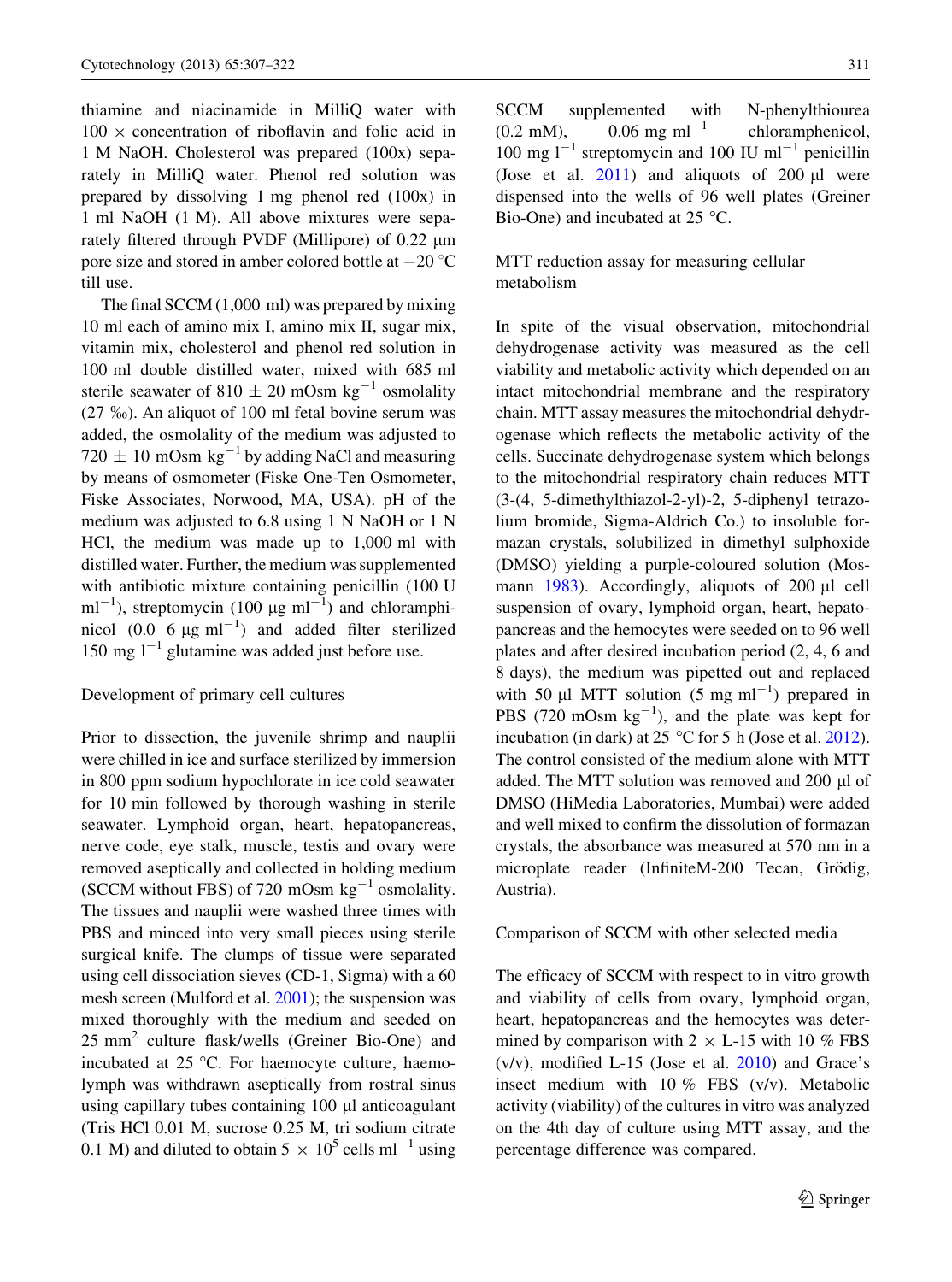#### Cell dislodgement and passaging

Cell dislodgement was performed for passaging the primary cell cultures developed from explants of ovary, lymphoid organ, heart, hepatopancreas and the hemocytes. All enzymes used for this experiment were purchased from Sigma Aldrich, USA. Trypsin  $(0.25 \%, w/v)$ , collagenase type V  $(1 \%)$ , accutase  $(1 \%)$ %), non enzymatic cell dissociation solution-I (prepared in PBS), non enzymatic cell dissociation solution-II (prepared in HBSS without calcium and magnesium) and shrimp cell dissociation 'cocktail' were tested. The 'cocktail' contained 0.25 g trypsin, 0.02 g EDTA, 0.02 g EGTA, 0.04 g polyvinyl pyroline and 0.05 g glucose dissolved in 100 ml PBS  $(720 \text{ mOsm kg}^{-1})$ . pH was adjusted to 6.8 within a range 6.8-7.2 using 1 N NaOH or 1 N HCl and supplemented with antibiotic mixture containing penicillin (100 U ml<sup>-1</sup>) streptomycin (100  $\mu$ g ml<sup>-1</sup>) and chloramphenicol  $(0.06 \text{ µg ml}^{-1})$ , filtered through  $0.22 \mu m$  pore size polyethersulfone (PES) (Millex GP, Millipore) membrane using syringe filter.

#### Statistical analyses

The results in the figures are average values of 3–6 replicates  $\pm$  standard deviation. The effects of treatments were statistically analyzed by single factor and two factor analysis of variance (ANOVA). Differences were considered significant at  $p < 0.05$ .

#### Results

# Analysis of haemolymph

Amino acid composition from haemolymph was recorded to be aspartic acid  $(47.02 \pm 28.68 \text{ mg l}^{-1})$  threonine  $(11.51 \pm 0.98 \text{ mg l}^{-1})$ , serine  $(13.89 \pm 7.72 \text{ mg l}^{-1})$ , glutamic acid (92.17  $\pm$  54.19 mg l<sup>-1</sup>), proline (26.45  $\pm$ 13.51 mg l<sup>-1</sup>), glycine  $(14.77 \pm 6 \text{ mg l}^{-1})$ , alanine  $(26.55 \pm 8.56 \text{ mg l}^{-1})$ , cystine  $(1.64 \pm 0.27 \text{ mg l}^{-1})$ , valine (18.58  $\pm$  10.64 mg 1<sup>-1</sup>), isoleucine (11.16  $\pm$  3.24 mg 1<sup>-1</sup>), leucine (27.3  $\pm$  7.64 mg 1<sup>-1</sup>), tyrosine (11.08  $\pm$ 3.42 mg l<sup>-1</sup>), phenyl alanine  $(25.11 \pm 10.10 \text{ mg l}^{-1})$ , histidine (15.63  $\pm$  10.56 mg 1<sup>-1</sup>), lysine (13.33  $\pm$  11.36 mg  $1^{-1}$ ), and arginine (20.3  $\pm$  17.96 mg  $1^{-1}$ ).

Fatty acid profile exhibited long chain fatty acids (up to 20-carbon atoms) along with polyunsaturated fatty acids (PUFA) (Table [1\)](#page-6-0). Among the fatty acid components of the haemolymph lipids, 81.63 % were contributed by palmitic acid (16:0), linoleic acid (18.2  $\omega$ -6), oleic acid (18.1  $\omega$ -9) and stearic acid (18:0). Other fatty acids recorded were capric acid (0.07 %) lauric acid (0.17 %), myristic acid (1.28 %), pentadecyclic acid (0.48 %), margaric acid (1.95 %), linolenic acid (0.16 %), nonadecyclic acid (0.53 %), arachidic acid (0.46 %), eicosenoic acid (0.34 %), eicosadienoic acid (0.34  $%$ ) and arachidonic acid (2.58  $%$ ).

Of the ten elements analyzed, concentration of copper, zinc, barium, iron and manganese were lower in the seawater  $(27 \%)$  than in the haemolymph of Penaeus monodon. Copper and manganese levels in the seawater were very low  $(< 0.01$  mg l<sup>-1</sup>) compared to those of the haemolymph,  $148.6 \pm 34.50$  mg l<sup>-1</sup> and  $0.33 \pm 0.10$  mg l<sup>-1</sup>, respectively. However, the concentration of sodium, potassium, calcium, boron and strontium were more or less the same (Table [2\)](#page-6-0). Concentration of zinc in seawater was  $0.035 \pm$ 0.02 mg  $l^{-1}$  and iron 0.053  $\pm$  0.01 mg  $l^{-1}$ , whilst in haemolymph the concentrations were  $39.415 \pm$ 2.88 mg  $1^{-1}$  and 12.98  $\pm$  6.63 mg  $1^{-1}$ , respectively. Moreover, the barium level in seawater  $(0.015 \pm$  $0.01$  mg  $1^{-1}$ ) was hundred times lower than that of the haemolymph  $(15.29 \pm 14.27 \text{ mg l}^{-1})$ . Inorganic salts and trace elements were added to the SCCM as supplements to adjust these differences. Osmolality of haemolymph and 27 ‰ seawater were found to be 730.5  $\pm$  51.2 and 810  $\pm$  20 mOsm kg<sup>-1</sup> respectively.

Artificial seawater and natural seawater as liquid base

Based on the visual observation of growth and monolayer formation of various primary cell cultures from different tissues and organs (Table [3](#page-7-0)), it was clear that the artificial seawater was not promising as the liquid base for SCCM in terms of limited proliferation and less attachment of cells compared to natural seawater inspite of the fact that there were risks of variations in the composition of natural seawater from place to place.

Effect of inorganic salts, trace elements and organic supplements

The inorganic salts and trace elements added to equalize the haemolymph metal ion concentration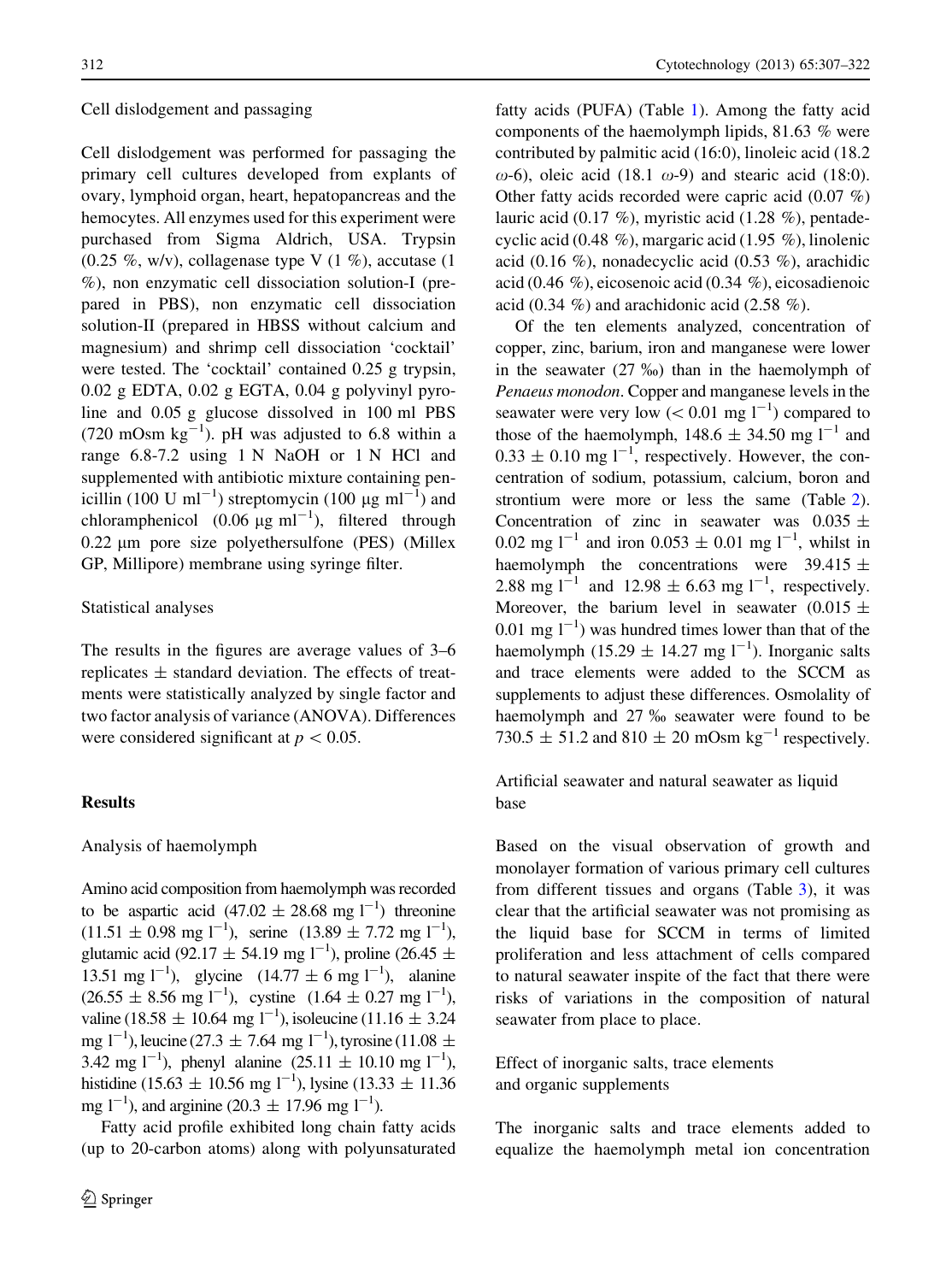<span id="page-6-0"></span>

| <b>Table 1</b> Fatty acid profile<br>of <i>P.monodon</i> haemolymph | S. No. | Retention time (RT) | Carbon atom       | Fatty acid         | Percentage |
|---------------------------------------------------------------------|--------|---------------------|-------------------|--------------------|------------|
|                                                                     |        | 2.808               | 10:0              | Capric acid        | 0.07       |
|                                                                     | 2      | 4.302               | 12:0              | Lauric acid        | 0.17       |
|                                                                     | 3      | 6.682               | 14:0              | Myristic acid      | 1.28       |
|                                                                     | 4      | 8.166               | 15:0              | Pendadecylic acid  | 0.48       |
|                                                                     | 5      | 9.782               | 16:0              | Palmitic acid      | 29.30      |
|                                                                     | 6      | 11.476              | 17:0              | Margaric acid      | 1.95       |
|                                                                     | 7      | 13.208              | 18:0              | Stearic acid       | 13.84      |
|                                                                     | 8      | 12.807              | 18.1 $\omega$ -9  | Oleic acid         | 17.96      |
|                                                                     | 9      | 12.719              | 18.2 $\omega$ -6  | Linoleic acid      | 20.53      |
|                                                                     | 10     | 12.485              | 18.3 $\omega$ -6  | Linolenic acid     | 0.16       |
|                                                                     | 11     | 14.939              | 19:0              | Nonadecyclic acid  | 0.53       |
|                                                                     | 12     | 16.651              | 20:0              | Arachidic acid     | 0.46       |
|                                                                     | 13     | 16.250              | $20:1 \omega - 9$ | Eicosenoic acid    | 0.34       |
|                                                                     | 14     | 16.184              | $20.2 \omega - 6$ | Eicosadienoic acid | 1.31       |
|                                                                     | 15     | 15.605              | $20.4 \omega - 6$ | Arachidonic acid   | 2.58       |

Table 2 Comparison of the metal ion composition of P. monodon haemolymph with hemolymph from P. stylirostris, and from P. aztecus and seawater (27 ‰)

| S. No          | Parameter analyzed           | Seawater 27 $\%$ (mg $1^{-1}$ ) | Concentration in haemolymph (mg $1^{-1}$ ) |                                             |                                        |  |  |
|----------------|------------------------------|---------------------------------|--------------------------------------------|---------------------------------------------|----------------------------------------|--|--|
|                |                              |                                 | P. monodon                                 | P. stylirostris<br>(Shimizu et al. $2001$ ) | P. aztecus<br>(Najafabadi et al. 1992) |  |  |
| 1              | Sodium                       | $8,075.5 \pm 260.92$            | $6,784.34 \pm 785.83$                      | $8,411.1 \pm 549.7$                         | $6,188.00 \pm 795.6$                   |  |  |
| 2              | Potassium                    | $512.935 \pm 73.16$             | $524.535 \pm 157.88$                       | $328.44 \pm 50.8$                           | $281.52 \pm 62.56$                     |  |  |
| 3              | Calcium                      | $443.72 \pm 63.10$              | $488.84 \pm 107.93$                        | $439.2 \pm 44.3$                            | $410 \pm 70$                           |  |  |
| $\overline{4}$ | Copper                       | $BDL$ (<0.01)                   | $148.595 \pm 34.50$                        | $81.6 \pm 13.9$                             |                                        |  |  |
| 5              | Zinc                         | $0.035 \pm 0.02$                | $39.415 \pm 2.88$                          | $11.4 \pm 1.9$                              |                                        |  |  |
| 6              | <b>Barium</b>                | $0.015 \pm 0.01$                | $15.29 \pm 14.27$                          | <b>NA</b>                                   |                                        |  |  |
| 7              | Iron                         | $0.053 \pm 0.01$                | $12.98 \pm 6.63$                           | $0.1 \pm 0.0$                               |                                        |  |  |
| 8              | Strontium                    | $7.05 \pm 0.44$                 | $7.27 \pm 1.90$                            | $6.3 \pm 0.6$                               |                                        |  |  |
| 9              | Manganese                    | BDL (<0.01)                     | $0.325 \pm 0.10$                           | NA                                          |                                        |  |  |
| 10             | Boron                        | $4.87 \pm 0.65$                 | $8.42 \pm 7.68$                            | $0.4 \pm 0.3$                               |                                        |  |  |
| 11             | Osmolality (mOsm $kg^{-1}$ ) | $810 \pm 20$                    | $730.5 \pm 51.2$                           | $784 \pm 36$                                | $625 \pm 46$                           |  |  |

were found to have negative effect on growth and monolayer formation of various cell types (Table [3](#page-7-0)). Moreover, the experiments by addition of organic supplements like vitamin mixture, lipid mixture, citric acid cycle intermediates, nitrogenous base and energy precursors in the basal medium did not bring forth any enhancement in the attachment of cells, their proliferation and confluence.

# Preparation of shrimp cell culture medium (SCCM)

The basal composition of SCCM was finalized by conducting a series of experiments by trial and error method (data not shown) by incorporating different permutation combination of amino acid mix I and II, sugar mix, vitamin mix, cholesterol, FBS and pH.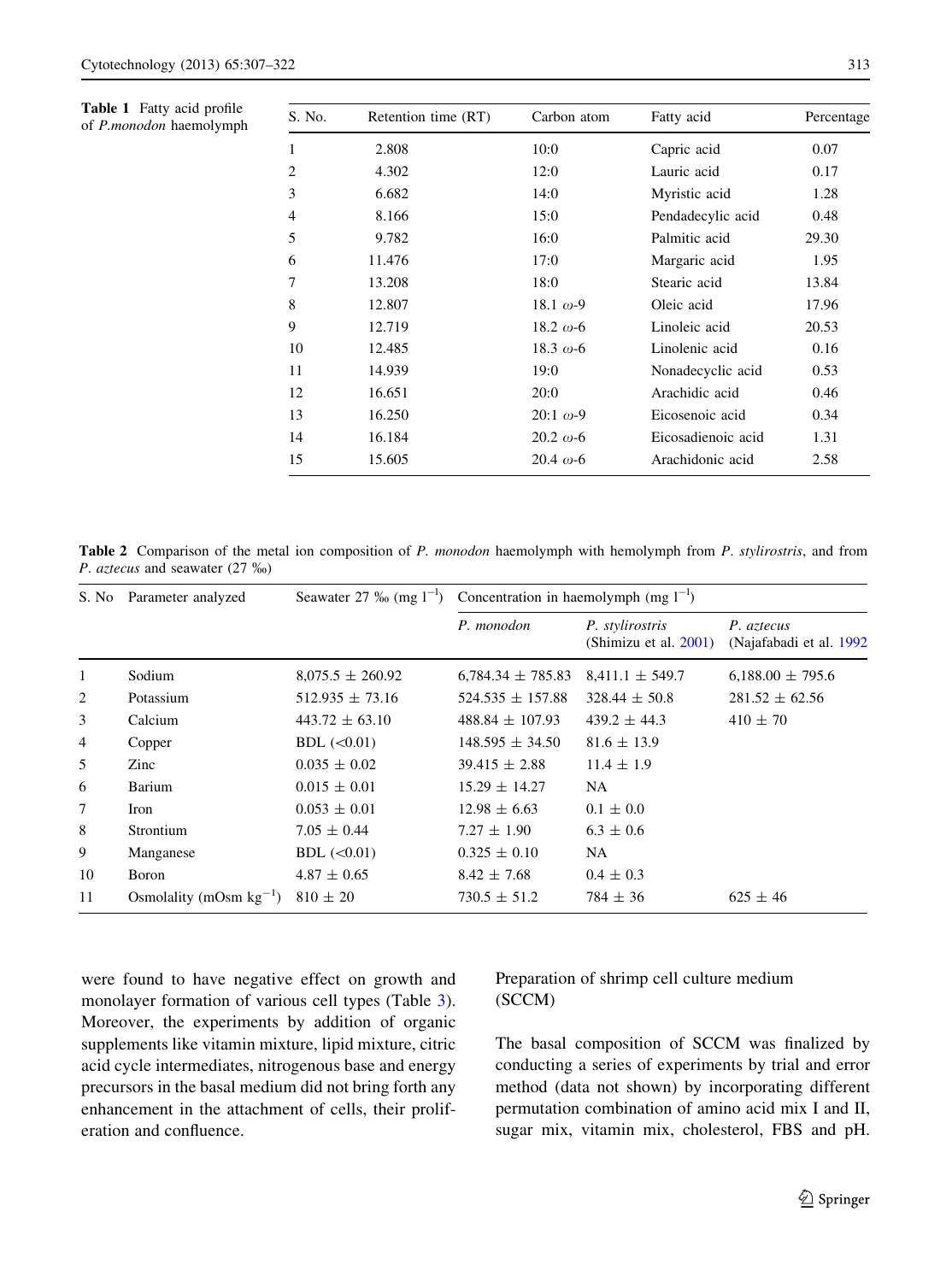<span id="page-7-0"></span>Table 3 Effect of different combinations of shrimp cell culture medium (SCCM) on primary cell culture of ovary (OV), lymphoid organ (LY), heart (HT), hepatopancreas (HP), hemocytes (HC), nerve cord (NC), testis (TS), nauplii (N), eyestalk (ES) and muscle (MS)

| Exp. | Media combinations pH 6.8, osmolality<br>$720 \pm 10$ mOsm kg <sup>-1</sup> |          | Primary culture's growth and monolayer formation |                 |                          |          |                          |                    |             |        |        |
|------|-----------------------------------------------------------------------------|----------|--------------------------------------------------|-----------------|--------------------------|----------|--------------------------|--------------------|-------------|--------|--------|
| No.  |                                                                             | LY       | HT                                               | HC              | <b>OV</b>                | HP       | NC                       | <b>TS</b>          | $\mathbf N$ | ES     | MS     |
| Ι    | $BASE + ASW + 0 % FBS$                                                      |          |                                                  |                 |                          |          |                          |                    |             |        |        |
|      | $BASE + ASW + 1 % FBS$                                                      |          |                                                  |                 |                          |          |                          |                    |             |        |        |
|      | $BASE + ASW + 2.5 % FBS$                                                    |          |                                                  |                 |                          |          |                          |                    |             |        |        |
|      | $BASE + ASW + 5 % FBS$                                                      |          |                                                  | $\qquad \qquad$ |                          |          |                          |                    |             |        |        |
|      | $BASE + ASW + 7 % FBS$                                                      | $^{+}$   | $^{+}$                                           | $^{+}$          |                          |          |                          |                    |             |        |        |
|      | $BASE + ASW + 10 % FBS$                                                     | $++$     | $^{+}$                                           | $^{+}$          | $^{+}$                   | $^{+}$   |                          |                    |             |        |        |
|      | $BASE + ASW + 15 % FBS$                                                     | $++$     | $\hspace{0.1mm} +$                               | $^{+}$          | $^{+}$                   | $^{+}$   |                          |                    |             |        |        |
|      | $BASE + ASW + 20 \% FBS$                                                    | $++$     | $^+$                                             | $^{+}$          | $\overline{\phantom{0}}$ |          |                          |                    |             |        |        |
| П    | $BASE + SW + 0 % FBS$                                                       |          |                                                  |                 |                          |          |                          |                    |             |        |        |
|      | $BASE + SW + 1$ % FBS                                                       |          | $\overline{\phantom{0}}$                         |                 |                          |          |                          |                    |             |        |        |
|      | $BASE + SW + 2.5 % FBS$                                                     | $^{+}$   | $\hspace{0.1mm} +$                               |                 |                          |          |                          |                    |             |        |        |
|      | $BASE + SW + 5 % FBS$                                                       | $+$      | $\hspace{0.1mm} +$                               |                 |                          |          |                          |                    |             |        |        |
|      | $BASE + SW + 7 % FBS$                                                       | $++$     | $^{++}$                                          |                 |                          |          |                          |                    |             |        |        |
|      | $BASE + SW + 10 \% FBS$                                                     | $+++++$  | $+++++$                                          | $+++$           | $+++++$                  | $+++$    | $^{+}$                   | $^{+}$             | $^{+}$      | $^{+}$ | $^{+}$ |
|      | $BASE + SW + 15 % FBS$                                                      | $+++++$  | $+++++$                                          | $++$            | $+++++$                  | $^{+++}$ | $^{+}$                   | $^{+}$             | $^{+}$      | $^{+}$ | $+$    |
|      | $BASE + SW + 20 \% FBS$                                                     | $+++++$  | $+++++$                                          | $++$            | $+++$                    | $++$     | $\hspace{0.1mm} +$       | $\hspace{0.1mm} +$ | $^{+}$      | $^{+}$ | $+$    |
| Ш    | $BASE + SW 5 % + 10 % FBS$                                                  | $+++$    | $+++$                                            | $++$            | $^{+}$                   | $+$      | $\overline{\phantom{0}}$ |                    |             |        |        |
|      | $BASE + SW 10 \% + 10 \% FBS$                                               | $+++$    | $+++$                                            | $++$            | $^{+}$                   | $^{+}$   |                          |                    |             |        |        |
|      | BASE + SW 15 $\%$ + 10 $\%$ FBS                                             | $+++$    | $+++$                                            | $++$            | $^{+}$                   | $^{+}$   |                          |                    |             |        |        |
|      | BASE + SW 20 $\%$ +10 $\%$ FBS                                              | $+++$    | $+++$                                            | $++$            | $+$                      | $^{+}$   | $^{+}$                   | $^{+}$             | $+$         | $^{+}$ | $^{+}$ |
|      | BASE + SW 27 $\%$ +10 $\%$ FBS (SCCM)                                       | $+++++$  | $+++++$                                          | $+++$           | $+++++$                  | $+++$    | $^{+}$                   | $^{+}$             | $^{+}$      | $^{+}$ | $+$    |
|      | BASE + SW 30 $\%$ +10 $\%$ FBS                                              | $^{+++}$ | $+++$                                            | $++$            | $^{+}$                   | $+$      | $^{+}$                   | $+$                | $+$         | $^{+}$ | $+$    |
|      | BASE + SW 35 $\%$ + 10 $\%$ FBS                                             | $+++$    | $+++$                                            | $^{+}$          | $^{+}$                   | $+$      | $\overline{\phantom{0}}$ |                    |             |        |        |
| IV   | <b>SCCM</b>                                                                 | $+++++$  | $+++++$                                          | $+++$           | $+++$                    | $+++$    | $^{+}$                   | $^{+}$             | $^{+}$      | $^{+}$ | $^{+}$ |
|      | $SCCM$ + inorganic salts & trace elements                                   | $^{+++}$ | $^{++}$                                          | $+$             | $^{++}$                  | $^+$     | $\hspace{0.1mm} +$       | $^{+}$             | $^{+}$      | $^{+}$ | $^{+}$ |
|      | $SCCM + supplement A$                                                       | $+++++$  | $+++++$                                          | $+++$           | $+++++$                  | $++$     | $^{+}$                   | $^{+}$             | $^{+}$      | $^{+}$ | $+$    |
|      | $SCCM + supplement B$                                                       | $+++++$  | $+++++$                                          | $+++$           | $+++++$                  | $++$     | $^{+}$                   | $^{+}$             | $+$         | $^{+}$ | $+$    |
|      | $SCCM + supplement C$                                                       | $+++++$  | $+++++$                                          | $^{+++}$        | $++++-$                  | $++$     | $^{+}$                   | $^{+}$             | $^{+}$      | $^{+}$ | $+$    |
|      | $SCCM$ + supplement D                                                       | $+++++$  | $+++++$                                          | $+++$           | $+++++$                  | $++$     | $^{+}$                   | $^{+}$             | $^{+}$      | $^{+}$ | $^{+}$ |
|      | $SCCM + supplement E$                                                       | $+++++$  | $+++++$                                          | $+++$           | $+++++$                  | $++$     | $+$                      | $+$                | $+$         | $^{+}$ | $^{+}$ |

BASE: All ingredients except FBS (Fetal bovine serum) and seawater. SCCM: BASE with 27 % SW and 10 % FBS ASW artificial seawater, SW seawater (natural)

The confluence of primary cell cultures was categorized as:  $+$ tissues/cells attached;  $++$  attached tissues/cells started multiplying; <sup>+++</sup> and <sup>++++</sup> started monolayer formation,  $+++++$  confluent monolayer formed, - no attachment

Phenol red, antibiotic mix and glutamine were used at fixed quantity. Potassium dihydrogen phosphate and disodium hydrogen phosphate were added as the buffering agents incorporated in the sugar mix. Cholesterol,  $0.2 \text{ mg l}^{-1}$ , was added as the lipid component and phenol red as the pH indicator. The most appropriate composition was finally selected based on the extent of attachment of the explants and proliferation of cells by visual observation (Table 3). The pH, temperature of incubation and osmolarity of the medium were 6.8–7.2, 25 °C and 720  $\pm$  10 mOsm kg<sup>-1</sup>, respectively. Natural seawater as the liquid base at  $27\%$  gave better performance. Concentration of  $10-15\%$  FBS (v/v) was found to be most effective.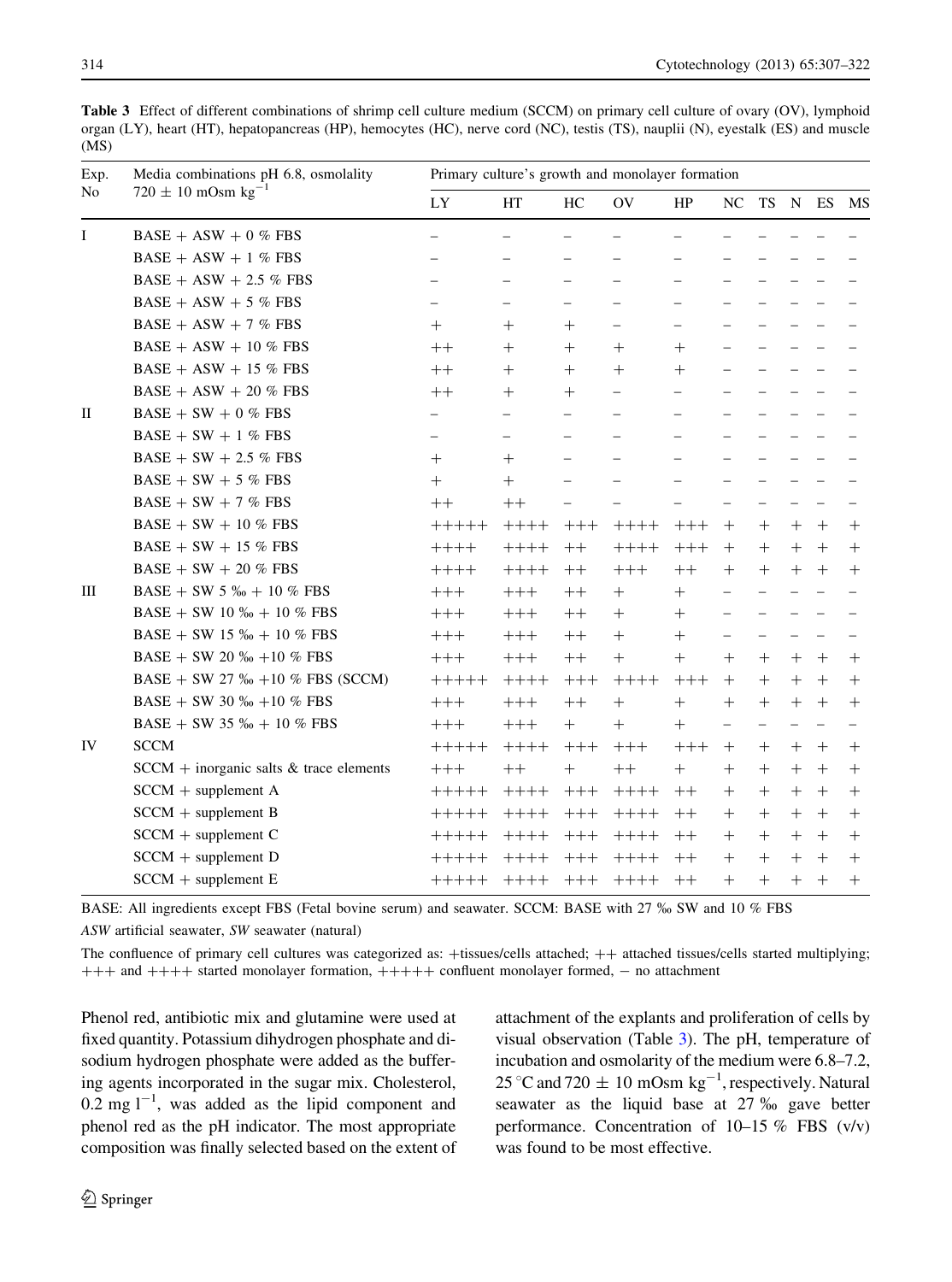#### Development of primary cell cultures

Among the combinations studied, SCCM supplemented with 10  $%$  FBS prepared in 27  $%$  seawater was the most effective one for attachment of cells, their proliferation and confluence for all cell types tested (Table [3](#page-7-0)). Among the cell types tested, lymphoid and ovarian cells were the most promising ones having the cell longevity exceeding 50 days,  $85 \pm 9$  days for lymphoid cells and  $63 \pm 6$  days for ovarian cells followed by heart cells  $(29 \pm 1$  days) and hepatopancreas  $(25 \pm 5)$  days). Meanwhile, the longevity of other cell types were, testis  $21 \pm 3$  days, haemocytes  $10 \pm 3$  days, eyestalk  $9 \pm 3$ 2 days, muscle  $7 \pm 1$  days, nerve cord and cells from nauplii  $6 \pm 1$  days (Fig. 1). Moreover, metabolic activity of lymphoid cells in terms of MTT assay showed a significant increase ( $p < 0.05$ ) from day 2 to day 8 compared to the other cell types which were to a large extent static (Figs 2, [3](#page-9-0)).

Morphology of lymphoid cells in culture was spherical or elliptical initially, and the cells were found getting attached within 3 h and after 24 h, 90 % of the cells were anchored, judged by visual observation. They were epitheloid with large nucleus and granulated cytoplasm exhibiting mitotic division (Fig. [4](#page-9-0)). Subsequently, 42 % increase in cell metabolic activity was observed by MTT assay within 48 h (Fig. 2). Moreover, additional increase of 27 and 16 % were observed within 72 and 96 h, respectively. A rapid monolayer formation and cell proliferation were characteristic of the lymphoid cells compared to all other cell types. Hemocytes in culture appeared to have similar shape as lymphoid cells, however within 6 h they transformed to anchor dependent spindle shaped cells (Fig. [5](#page-9-0)). Even though, haemocytes were viable for 10 days (judged through MTT assay) direct mitotic division could not be observed under microscope. In ovarian culture, fibroblastic as well as round cells were found proliferating (Fig. [7](#page-10-0)). Meanwhile, cells from hepatopancreas (Fig. [8](#page-10-0)) required longer duration to attach to and proliferate  $(>=24 h)$  than the heart cells which showed better multiplication within 24 h of seeding (Figs. [6](#page-9-0), [7\)](#page-10-0). Cell culture developed from testis was very small compared to all other cell types (Fig. [8,](#page-10-0) [9](#page-10-0)). Despite the attachment to the substratum, viability and longevity, cell migration and multiplication were not satisfactory with respect to the cells originated from muscle, eyestalk, nerve cord and nauplii.



Fig. 1 Survival of primary cell cultures of ovary  $(OV)$ , lymphoid organ (LY), heart (HT), hepatopancreas (HP), hemocytes (HC), nerve cord (NC), testis (TS), nauplii (N), eyestalk (ES) and muscle (MS) of P. monodon cultured in SCCM supplemented with 10 % FBS



Fig. 2 Viability (in terms of MTT assay) of primary cultures of ovary  $(OV)$ , lymphoid organ  $(LY)$ , heart  $(HT)$ , hepatopancreas  $(HP)$  and hemocytes  $(HC)$ , of P. monodon cultured in SCCM supplemented with 10 % FBS

Comparison of SCCM with other selected media

Lymphoid and ovarian cells ameliorated in SCCM compared to other selected media. Relative increase of 107 % growth in terms of MTT assay ( $p < 0.05$ ) was observed in lymphoid cells in SCCM in comparison to  $2 \times L$ -15, and 59 and 82 % with modified L-15 (Jose et al. [2010](#page-14-0)) and Grace's insect medium, respectively (Fig. [3b](#page-9-0)). Ovarian cells showed an increase of 45, 37 and 36 % ( $p < 0.05$ ) in SCCM, 2  $\times$  L-15, modified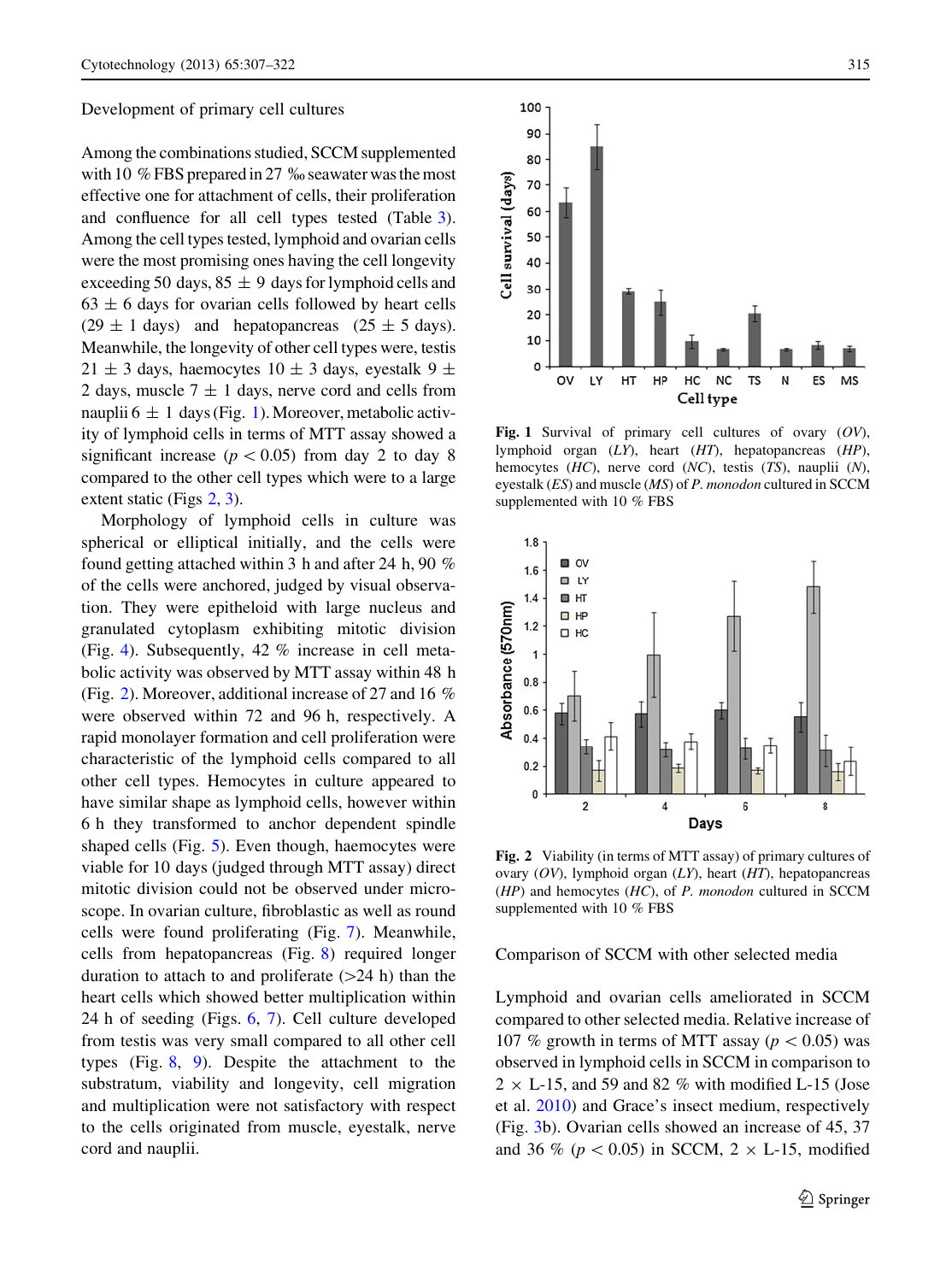<span id="page-9-0"></span>

Fig. 3 a Effect of different media on in vitro growth (4th day results by MTT assay) of different cell types from P. monodon. 1. L-15  $+$  10 % FBS, 2. Modified L-15, 3. Grace's insect medium  $+10$  % FBS, 4. SCCM  $+10$  % FBS. OV- ovary, LYlymphoid organ, HT-heart, HP-hepatopancreas and HC- hemocytes. b Percentage difference in the metabolic activity (4th day results by MTT assay) of various cell types grown in SCCM in comparison with selected media. 1. L-15  $+$  10 % FBS, 2. Modified L-15, 3. Grace's insect medium  $+10$  % FBS. OVovary, LY-lymphoid organ, HT-heart, HP-hepatopancreas and HC- hemocytes

L-15 (Jose et al. [2010\)](#page-14-0) and Grace's medium respectively (Fig. 3a, b). However, increase in growth and multiplication of cells from heart, hepatopancreas and hemolymph in SCCM was less than 20 % compared to the other media.



Fig. 4 Primary cell culture developed from P. monodon lymphoid cells in SCCM



Fig. 5 Primary cell culture from P. monodon haemocytes grown in SCCM



Fig. 6 Primary cell culture developed from P. monodon heart cells in SCCM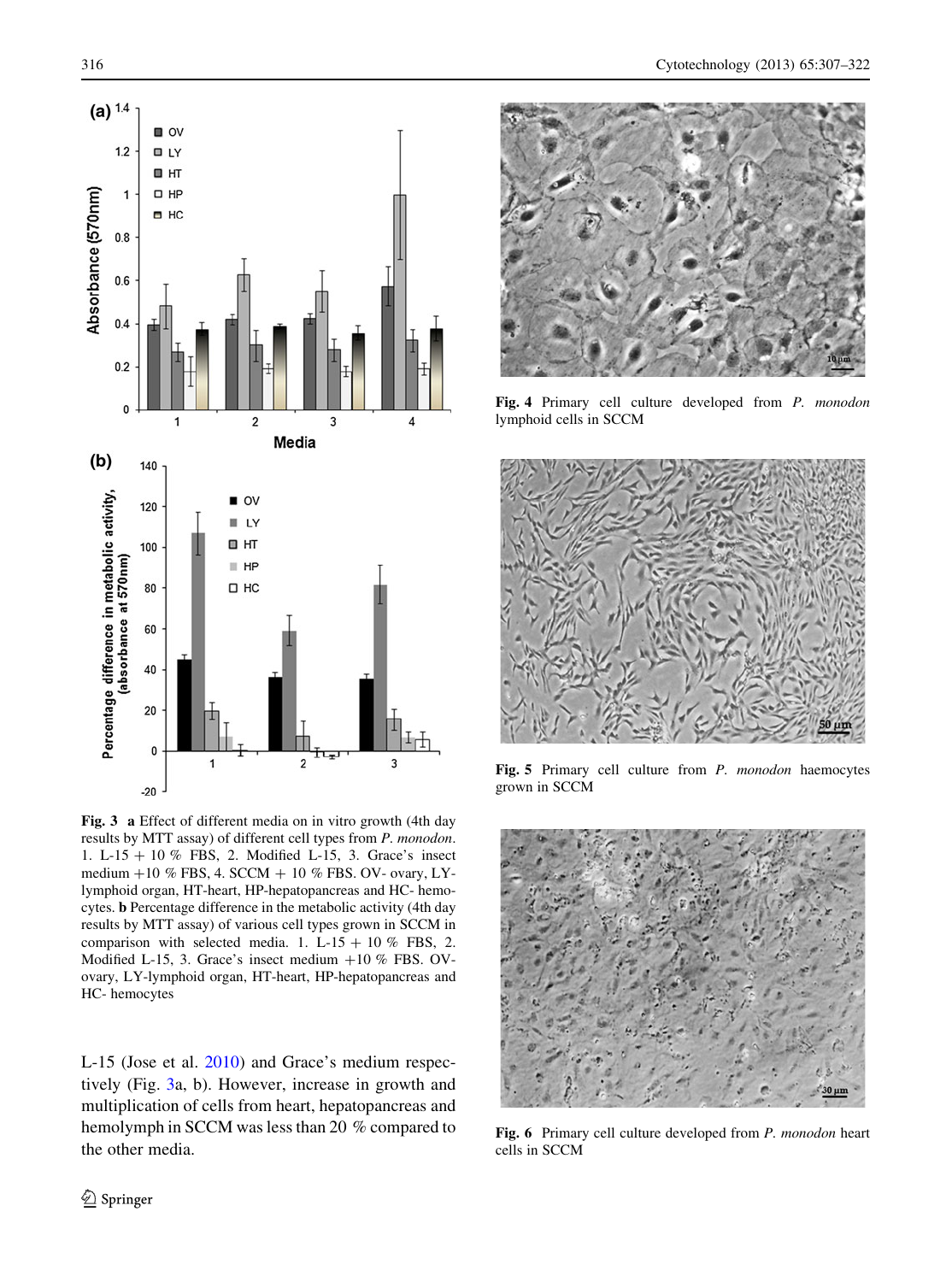<span id="page-10-0"></span>

Fig. 7 Primary cell culture in SCCM developed from ovarian cells of P. monodon. Proliferating fibroblastic and round cells (black arrow) can be seen



Fig. 8 Primary cell culture developed from hepatopancreatic cells of P. monodon in SCCM

Cell dislodgement and passaging

The results of cell dislodgement and passaging of primary cell cultures from ovary, lymphoid organ, heart, hepatopancreas and haemocytes using different dissociation methods and their efficacy in cell reattachment and growth are summarized in Table [4.](#page-11-0) Of the six dissociation agents tested shrimp cell dissociation 'cocktail' showed better survival (40 %) of lymphoid cells after two passages. Heart cells and ovarian cells showed a survival rate of up to 30 % whereas for hepatopancreas and haemocytes it was toxic with a survival rate of 20 % and less than 10 %,



Fig. 9 Primary cell culture developed from P. monodon testicular cells in SCCM

respectively. Trypsin  $(0.25 \%)$  and accutase  $(1 \%)$ were found toxic to cells with a survival rate of less than 10 %. The non-enzymatic solutions I and II were proven to be not suitable for shrimp cells altogether. However, in 1 % collagenase V, all cell types showed comparatively better survival  $(>10 \%)$  except haemocytes, for which it was less than 10 %.

# Discussion

On surveying the literature it has been observed that shrimp cell line development has not yet attained considerable success mainly because of the absence of an appropriate growth medium (Jayesh et al. [2012](#page-14-0)). Even though the medium composition is very important among the factors which affect the proliferation of cells in primary cultures (Mitsuhashi [2001\)](#page-14-0), what done so far has been to modify and use the available media designed for mammalian cell culture systems. Among the commercially available cell culture media used Leibovitz's -15 (L-15) has been the most popular one (Chen et al. [1986,](#page-14-0) [1988;](#page-14-0) Chen and Kou [1989](#page-13-0); Nadala et al. [1993;](#page-15-0) Lu et al. [1995;](#page-14-0) Tapay et al. [1995;](#page-15-0) Tong and Miao [1996](#page-15-0); Toullec et al. [1996](#page-15-0); Mulford and Austin [1998;](#page-14-0) Chen and Wang [1999;](#page-13-0) Shike et al. [2000;](#page-15-0) Wang et al. [2000;](#page-15-0) Kumar et al. [2001](#page-14-0); Shimizu et al. [2001](#page-15-0); Chun-Lei et al. [2003](#page-14-0); Maeda et al. [2003](#page-14-0), [2004](#page-14-0); Jiang et al. [2005;](#page-14-0) Assavalapsakul et al. [2006](#page-13-0); Jose et al. [2010,](#page-14-0) [2011](#page-14-0); [2012](#page-14-0)). Other media such as M199 (Ghosh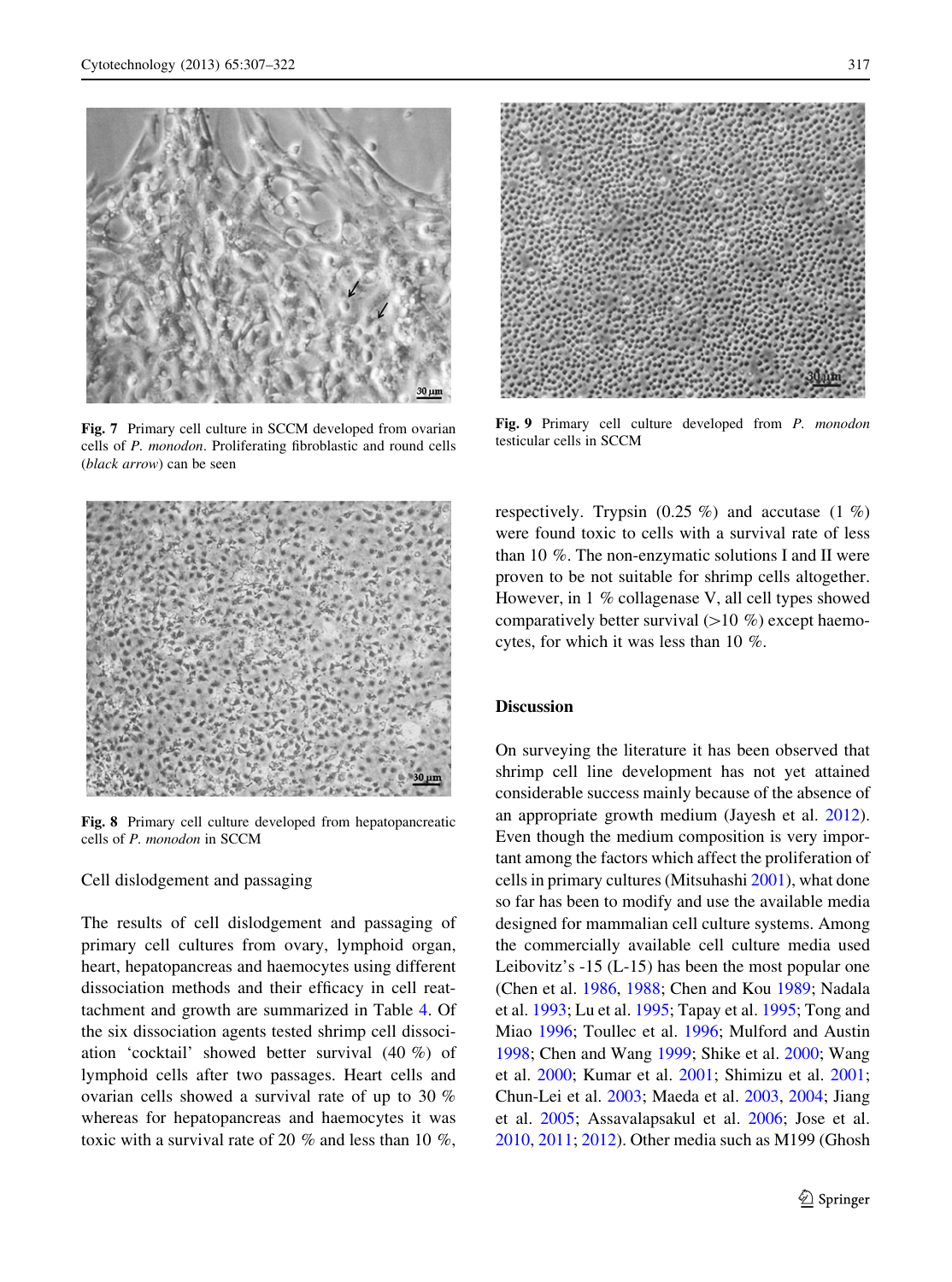| Z           | Cell dissociation agent   | Cell type                  | Cells survived    | Passage no   |
|-------------|---------------------------|----------------------------|-------------------|--------------|
| I           | Collagenase type V        | ${\rm LY}$                 | $++$              | $\,1\,$      |
|             |                           | HT                         | $++$              | $\,1\,$      |
|             |                           | $\rm HC$                   | $\boldsymbol{+}$  | $\mathbf{1}$ |
|             |                           | O <sub>V</sub>             | $++$              | $\mathbf{1}$ |
|             |                           | HP                         | $++$              | 1            |
| $\rm II$    | Trypsin                   | $\mathop{\rm LY}\nolimits$ | $\boldsymbol{+}$  | $\mathbf{1}$ |
|             |                           | HT                         | $\qquad \qquad +$ | $\mathbf{1}$ |
|             |                           | HC                         | -                 |              |
|             |                           | $\hbox{OV}$                | $+$               | $\mathbf{1}$ |
|             |                           | $\rm HP$                   | $\boldsymbol{+}$  | $\mathbf{1}$ |
| $\rm III$   | Accutase                  | $\mathop{\rm LY}\nolimits$ |                   |              |
|             |                           | $\operatorname{HT}$        |                   |              |
|             |                           | HC                         |                   |              |
|             |                           | $\hbox{OV}$                | $+$               | $\mathbf{1}$ |
|             |                           | $\rm HP$                   |                   |              |
| ${\rm IV}$  | Non enzymatic solution-I  | $\mathop{\rm LY}\nolimits$ |                   |              |
|             |                           | HT                         |                   |              |
|             |                           | $\rm HC$                   |                   |              |
|             |                           | $\hbox{OV}$                |                   |              |
|             |                           | $\rm{HP}$                  |                   |              |
| $\mathbf V$ | Non enzymatic solution-II | $\mathop{\rm LY}\nolimits$ |                   |              |
|             |                           | $\operatorname{HT}$        |                   |              |
|             |                           | $\rm HC$                   |                   |              |
|             |                           | $\hbox{OV}$                |                   |              |
|             |                           | HP                         |                   |              |
| $\mbox{VI}$ | "Cocktail"                | $\mathop{\rm LY}\nolimits$ | $+++++$           | $\sqrt{2}$   |
|             |                           | HT                         | $+++++$           | $\mathbf{1}$ |
|             |                           | $\rm HC$                   | $+$               | $\mathbf{1}$ |
|             |                           | $\hbox{OV}$                | $+++++$           | $\sqrt{2}$   |
|             |                           | $\rm HP$                   | $++++$            | $\mathbf{1}$ |

<span id="page-11-0"></span>Table 4 Effect of different cell dissociation agents on passaging primary cell cultures

OV ovary, LY lymphoid organ, HT heart, HP hepatopancreas, HC hemocytes

The confluence of primary cell cultures was categorized as:  $+\langle 10 \%$  of cells passaged,  $++10 \%$  of cells passaged,  $++20 \%$  of cells passaged,  $++++30$  % of cells passaged,  $+++++30$  % of cells passaged, - no survival of cells

et al. [1995;](#page-14-0) Toullec et al. [1996;](#page-15-0) Itami et al. [1999](#page-14-0); Shimizu et al. [2001](#page-15-0); Lang et al. [2002\)](#page-14-0), MPS (Tong and Miao [1996](#page-15-0); Fan and Wang [2002;](#page-14-0) Hu et al. [2010;](#page-14-0)), and Grace's insect medium (Luedeman and Lightner [1992;](#page-14-0) Nadala et al. [1993](#page-15-0); Toullec et al. [1996](#page-15-0); Wang et al. [2000](#page-15-0); George et al. [2011;](#page-14-0) George et al. [2011](#page-14-0); Jose et al. [2012](#page-14-0)) were also tested alone as well as with additives for growth of shrimp cells in vitro.

Seawater based shrimp cell culture medium (SCCM) was formulated in 27 ‰ natural seawater as the base since the isosmotic point of salinity for P. monodon had indirectly been calculated (Dall [1981](#page-14-0)) to be 27 ‰ by comparing with the coexisting *Penaeus* merguiensis. Earlier to this Mulford et al. ([2001\)](#page-15-0) had prepared L-15 medium in 25  $\%$  seawater and found it effective for cell migration, survival, and cell longevity and claimed rapid migration of cells from explants of hematopoietic tissue of the lobster Nephrops norvegicus. Meanwhile, in our study the experiment with artificial seawater was not found to be as effective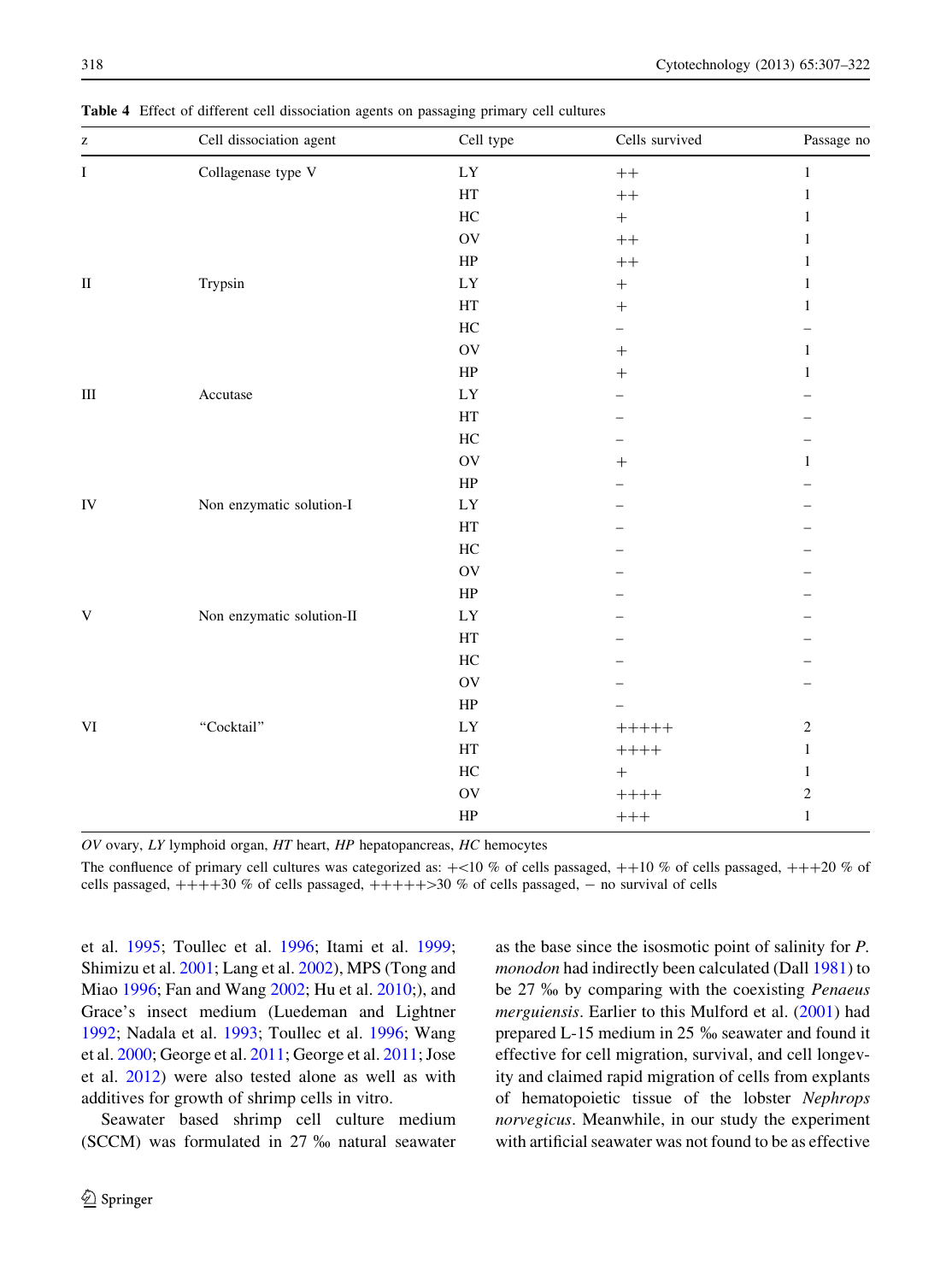for growth and proliferation of cells as those in natural seawater.

The great success achieved in the development of insect cell line by Grace ([1962\)](#page-14-0) was due to the contributions by Wyatt et al. ([1956\)](#page-15-0) in insect biochemistry. May be motivated by them, Najafabadi et al. [\(1992](#page-15-0)) and Shimizu et al. [\(2001](#page-15-0)) attempted to investigate the biochemistry of haemolymph from P. aztecus and P. stylirostris and modified commercially available L-15 to suit the requirement of shrimp cell culture in vitro. Following these lines we undertook determination of the composition of haemolymph of P. monodon and quantified 15 fatty acids, 16 amino acids and 10 metal ions, which were hitherto not recorded in this species. Taking queues from this information we formulated a novel shrimp cell culture medium having natural seawater as the base. This was due to the fact that the haemolymph metal ions such as sodium  $(6,784.3 \pm 785.8 \text{ mg l}^{-1}),$ ), potassium  $(524.5 \pm 157.9 \text{ mg l}^{-1})$  and calcium  $(488.8 \pm 157.9 \text{ mg l}^{-1})$ 107.9 mg  $1^{-1}$ ) were within the range of 27 ‰ seawater where they were  $8,075.5 \pm 260.9$  mg  $1^{-1}$ ,  $512.935 \pm 73.2$  mg  $l^{-1}$  and  $443.7 \pm 63.1$  mg  $l^{-1}$ , respectively. These values supported the results of Najafabadi et al. [1992](#page-15-0) who observed 6,188.00  $\pm$ 795.6 mg  $1^{-1}$  sodium, 281.5  $\pm$  62.6 mg  $1^{-1}$  potassium and 410  $\pm$  7 mg 1<sup>-1</sup> calcium in the haemolymph of P. aztecus. In P. stylirostris (Shimizu et al. [2001\)](#page-15-0) the values were 8,411.1  $\pm$  549.7 mg l<sup>-1</sup>, 328.44  $\pm$ 50 mg  $1^{-1}$ , and 8,439.2  $\pm$  44.3 mg  $1^{-1}$ , respectively (Table [2](#page-6-0)). Concentration of iron, zinc and strontium in the haemolymph of P. *monodon* were  $12.9 \pm$ 6.6 mg  $1^{-1}$ .  $39.42 \pm 2.9$  mg  $1^{-1}$  and  $7.3 \pm 1$  $2 \text{ mg } 1^{-1}$ , respectively, whilst in seawater it was  $0.053 \pm 0.01$  mg  $1^{-1}$ ,  $0.035 \pm 0.02$  mg  $1^{-1}$  and 7.05  $\pm$  0.44 mg 1<sup>-1</sup>. However, Shimizu et al. ([2001\)](#page-15-0) estimated the concentrations of these elements in *P. stylirostris* haemolymph as  $0.1 \pm 0.0$  mg  $1^{-1}$ ,  $11.4 \pm 1.9$  mg l<sup>-1</sup> and  $6.3 \pm 0.6$  mg  $1^{-1}$ , respectively.

In our study, the addition of salts such as barium chloride, copper chloride, zinc sulphate, ferric citrate and manganese chloride and the organic supplements such as vitamin mixture, citric acid cycle intermediates, nitrogenous base and energy precursors to 27 % natural seawater did not make any observable changes in the growth and multiplication of primary cell cultures over and above what has been observed in SCCM. This may be due to the availability of sufficient organic and inorganic elements from the supplemented fetal bovine serum (Freshny [2000\)](#page-14-0) and the elemental complexity of the natural seawater (Bruland et al. [1991\)](#page-13-0).

Amino acid and fatty acid constituents in the haemolymph provided a basic knowledge about the concentration to be used in the new medium. Accordingly, various concentrations of the amino acid mixture were tried to find out the most appropriate one which provided maximum cell attachment, multiplicity and survival. Despite the requirement of 0.02 % cholesterol for better performance of the shrimp cell culture in SCCM, the addition of lipid mixture (in addition to cholesterol) did not contribute to any observable changes. In similar lines Kasornchandra et al. ([1999\)](#page-14-0) and George and Dhar [\(2010](#page-14-0)) had recommended 0.01 % cholesterol for better performance of shrimp cell culture in media.

Even though the maintenance of proper pH is essential for the successful growth of cells (Nadala et al. [1993\)](#page-15-0) no direct measurements of haemolymph pH of P. monodon or any penaeid has been published. However, Huang et al. ([1999\)](#page-14-0) calculated in culture flasks, the optimum pH for hepatopancreatocytes of Penaeus chinesis as 6.5 with a suggested range of 6.0–7.2. Meanwhile, most researchers selected a pH within the range of 7–7.2 (Tong and Miao [1996;](#page-15-0) Fan and Wang [2002;](#page-14-0) Jiang et al. [2005](#page-14-0)) and 6.8–7.2 (Chen and Wang [1999:](#page-13-0) Kumar et al. [2001\)](#page-14-0). In the present study pH of SCCM was selected as 6.8 within a range of 6.8–7.2 where the medium remained clear without any precipitation supporting better growth of the cell cultures.

Osmolality of the medium was fixed at  $720 \pm 10$ mOsmol kg  $l^{-1}$  in accordance with the haemolymph osmolality, which was found to be  $730.5 \pm 51.2$ mOsmol kg  $1^{-1}$  and the cells in vitro were in isosmotic state at this osmolality as judged by visual observation. This was supported by the findings of Kasornchandra et al. [\(1999](#page-14-0)) and Fraser and Hall ([1999\)](#page-14-0), who used 730  $\pm$  10 and 720  $\pm$  20 mOsmol kg 1<sup>-1</sup>, respectively, for maintaining cells from P. monodon in vitro.

In SCCM, we could maintain ovarian cell culture for  $63 \pm 6$  days, lymphoid cells for  $85 \pm 9$  days during which they showed better proliferation among all the cell types tested, and also as evidenced through MTT assay with significant increase in cell metabolic activity ( $p < 0.05$ ). They exhibited better survival (40 %) after two passages. Further, cell cultures could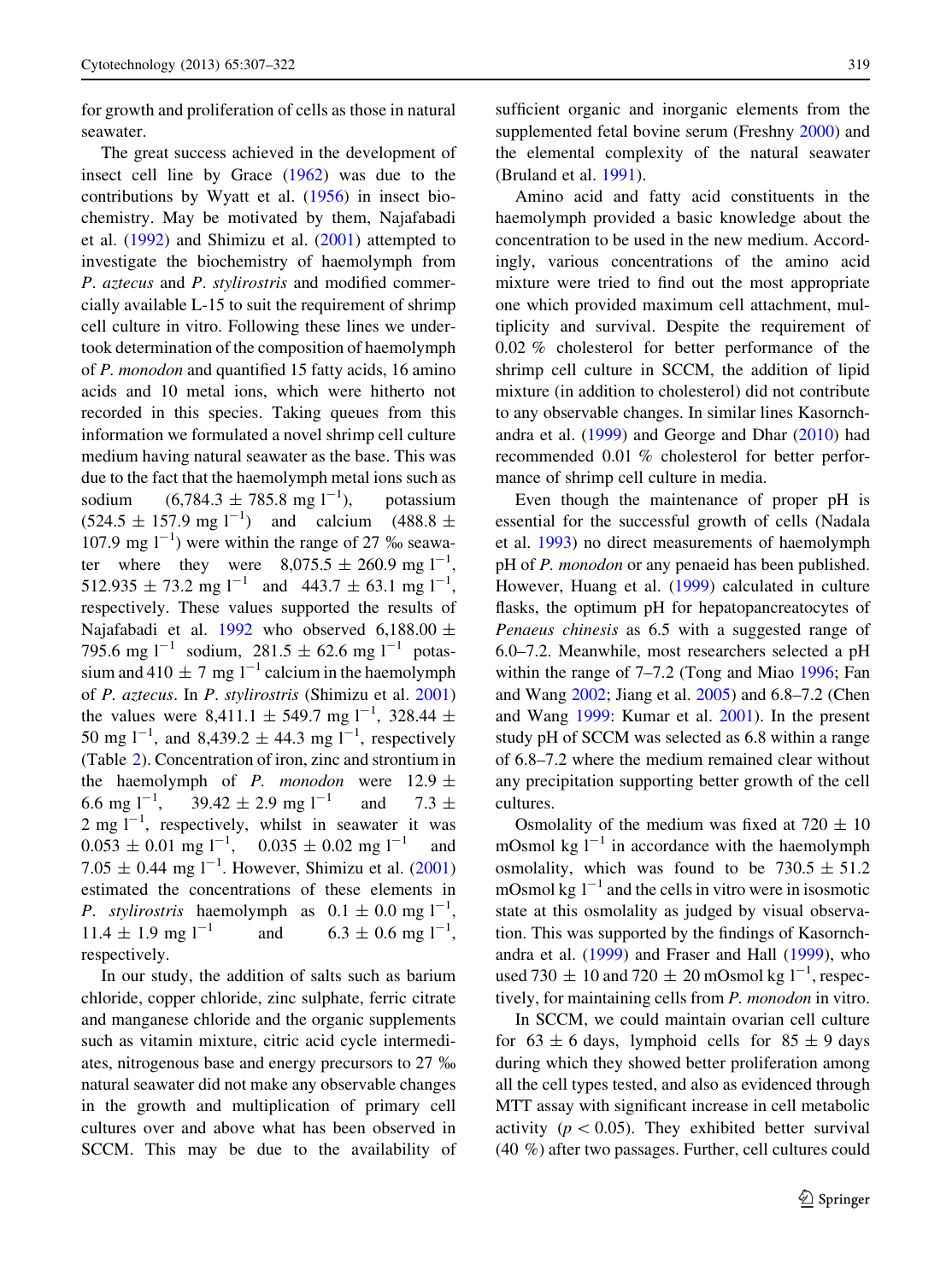<span id="page-13-0"></span>be maintained from hepatopancreas for  $25 \pm 5$  days, heart for 29  $\pm$  1 days, haemocytes for 10  $\pm$  3 days, testis for 21  $\pm$  3 days, eyestalk for 9  $\pm$  2 days, nerve cord, and cells from nauplii for  $6 \pm 1$  days and muscle for  $7 \pm 1$  days in SCCM. Several authors claimed to have maintained ovarian cell culture for 45–66 days (George and Dhar [2010](#page-14-0) Maeda et al. [2003](#page-14-0)), to several months (Toullec et al. [1996;](#page-15-0) Tong and Miao. [1996](#page-15-0)). Lymphoid cell culture was reported to be maintained for 54 days (Itami et al. [1999](#page-14-0)) to 3 months (Tong and Miao. [1996\)](#page-15-0), hepatopancreas for 30 days (George and Dhar. [2010\)](#page-14-0), heart tissue for 4 days (Chen and Wang. 1999) and haemocytes for 48 days (George and Dhar. [2010\)](#page-14-0). Even though, Toullec et al. [\(1996](#page-15-0)) maintained embryonic culture for several months, Chun-Lei et al. [\(2003](#page-14-0)) maintained nerve cells for 15 days and Nadala et al. ([1993\)](#page-15-0) for 3 months, such results were not found to have been reproduced by other workers for reasons not known.

Growth and multiplication of cells in SCCM were compared with those in other media based on MTT assay. The lymphoid cells grown in SCCM exhibited a relative increase of 107 % growth in comparison with  $2 \times L$ -15, and 59 and 82 % with modified L-15 (Jose et al. [2010](#page-14-0)) and Grace's insect medium, respectively  $(p < 0.05)$ . Meanwhile, ovarian cells showed an increased growth of 45, 37 and 36 % ( $p < 0.05$ ) in SCCM in comparison with  $2 \times L$ -15, modified L-15 (Jose et al. [2010](#page-14-0)) and Grace's insect medium respectively. However, increase in growth and multiplication of cells from heart, hepatopancreas and hemolymph in SCCM was less than 20 % compared to the same in the other media.

The passaging of primary shrimp cell cultures and their survival have been found to be the most difficult tasks (Fraser and Hall. [1999;](#page-14-0) Chun-Lei et al. [2003](#page-14-0)). However, we could passage lymphoid cell culture twice using shrimp dissociation cocktail. But only about 40 % cells were found surviving after the passage as evidenced by visual observation. Even though, lymphoid cell culture were reported to be passaged 3 times (Chen and Wang. 1999) to 44 times (Tapay et al. [1995\)](#page-15-0), neither confirmation of their results nor adoption of methods by other shrimp cell culture research labs could be found reported elsewhere.

From the difficulties experienced by researchers over the last few decades, it is obvious that several untold hindrances stand in the way of the development of shrimp cell lines. The major unsettling fact was that the media used for the study were mostly by the modification of commercially available ones which were designed mainly for supporting cells from mammalian origin or mostly from terrestrial animals. Virtually, application of none of the media could end up with a lead in cell line development specific for shrimp cell culture. Availability of growth medium and optimal conditions for supporting cell cultures could be one of the major possible ways to tackle the issue of immortalization. In this context, the medium developed here gives the lead to work towards attainment of immortality of shrimp cell culture especially from lymphoid tissue. However, it may require further improvement.

In conclusion, through this study, a seawater based novel cell culture medium for the development of shrimp cell culture has been formulated and validated with various tissues of *P. monodon*. The success in extending longevity, metabolic activity and the passaging efficiency of the cells grown in SCCM in vitro suggests that this medium should help researchers in the development and establishment of shrimp cell lines for various applications.

Acknowledgments This research was supported by Department of Biotechnology, Government of India (BT/ PR8050/AAQ/03/289/2006). The first author thanks DBT for Fellowship.

## References

- Antoine FR, Wei CI, Littell RC, Marshall MR (1999) HPLC method for analysis of free amino acids in fish using o-phthaldialdehyde precolumn derivatization. J Agric Food Chem 47:5100–5107
- Assavalapsakul W, Smith DR, Panyim S (2006) Identification and characterization of a Penaeus monodon lymphoid cellexpressed receptor for the yellow head virus. J Virol 80: 262–269
- Bruland KW, Donat JR, Hutchins DA (1991) Interactive influences of bioactive trace metals on biological production in oceanic waters. Limnol Oceanogr 36:1555–1577
- Carvalho AP, Malcata FX (2005) Preparation of fatty acid methyl esters for gas-chromatographic analysis of marine lipids: insight studies. J Agric Food Chem 53:5049–5059
- Chen SN, Kou GH (1989) Infection of cultured cells from lymphoid organ of Penaeus monodon Fabricius by monodon-type baculovirus (MBV). J Fish Dis 12:73–76
- Chen SN, Wang CS (1999) Establishment of cell culture systems from penaeid shrimp and their susceptibility to white spot disease and yellow head viruses. Meth Cell Sci 21: 199–206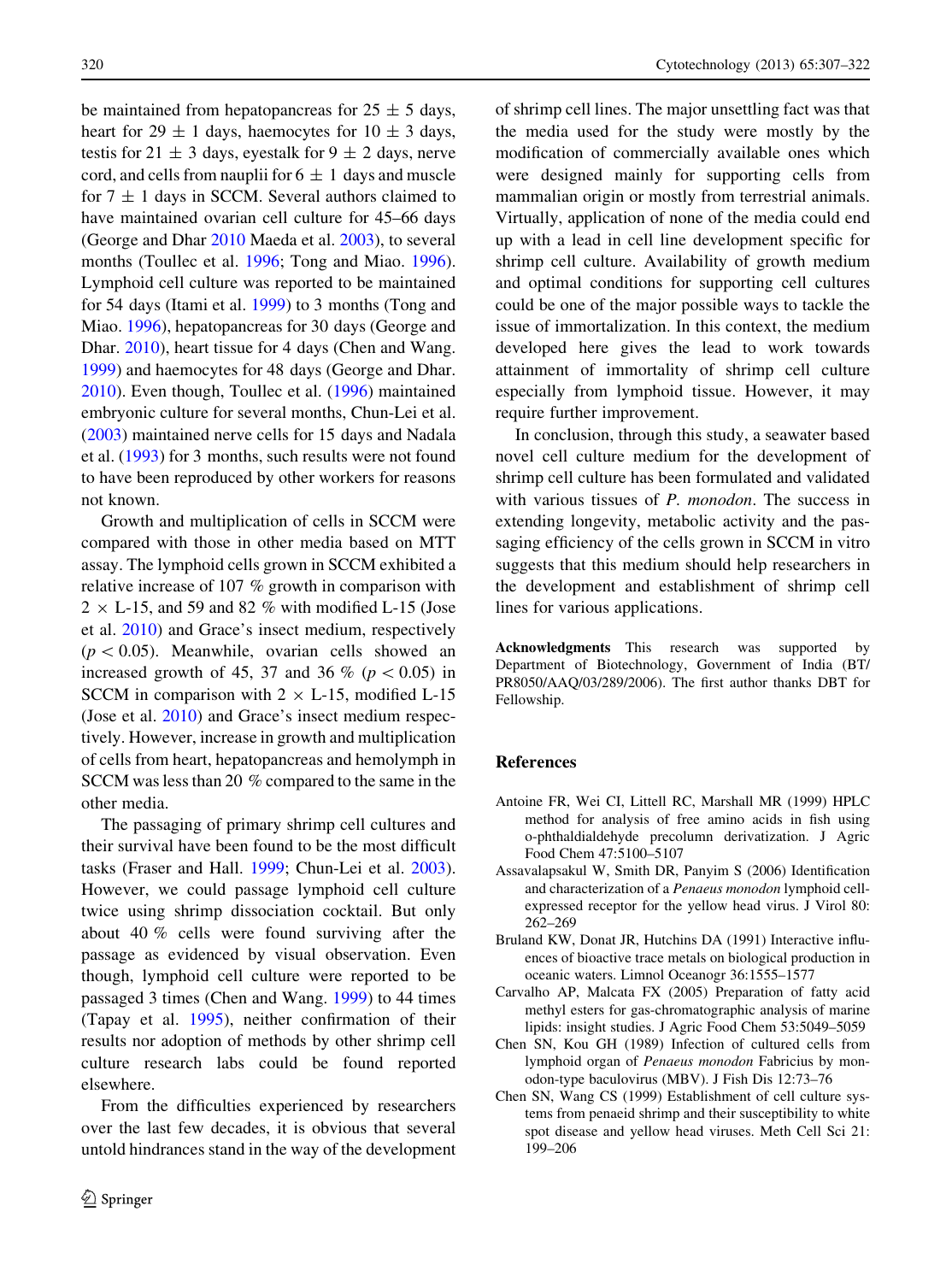- <span id="page-14-0"></span>Chen SN, Chi SC, Kou GH, Liao IC (1986) Cell culture from tissues of grass prawn, Penaeus monodon. Fish Pathol 21:161–166
- Chen SN, Jong KJ, Kou GH (1988) Cell cultures from hematopoietic tissue and ovary of penaeid shrimp, Penaeus monodon. In: Kuroda Y, Kurstak E, Maramorosch K (eds) Invertebrate and fish tissue culture. Springer, Berlin, pp 195–198
- Chen SN, Jong KJ, Kou GH (1989) Cell cultures derived from tissues of penaeid shrimp, Penaeus penicillatus and hard clam, Meretrix lusoria. In: Mitsuhashi J (ed) Invertebrate cell system applications. CRC Press Inc., Florida, pp 253–262
- Chun-Lei G, Jin-Sheng S, Jian-Hai X (2003) Primary culture and characteristic morphologies of medulla terminalis neurons in the eyestalks of Chinese shrimp, Fenneropenaeus chinensis. J Exp Mar Biol Eco 290:71–80
- Dall W (1981) Osmoregulatory ability and juvenile habitat preference in some penaeid prawns. J Exp Mar Biol 54:55–64
- Fan TJ, Wang XF (2002) In vitro culture of embryonic cells from the shrimp, P. chinensis. J Exp Mar Biol Eco 267:175–184
- Fraser CA, Hall MR (1999) Studies on primary cell cultures derived from ovarian tissue of Penaeus monodon. Meth Cell Sci 21:213–218
- Freshney RI (2000) Culture of animal cells: a manual of basic technique. Wiley-Liss, New York
- George SK, Dhar AK (2010) An improved method of cell culture system from eye stalk, hepatopancreas, muscle, ovary, and hemocytes of Penaeus vannamei. In Vitro Cell Dev Biol Anim 46:801–810
- George SK, Kaizer KN, Betz YM, Dhar AK (2011) Multiplication of Taura syndrome virus in primary hemocyte culture of shrimp (Penaeus vannamei). J Virol Methods 172:54–59
- Ghosh D, Ray AK, Dasmahapatra AK (1995) Primary culture of prawn hepatocytes in serum free media. In Vitro Cell Dev Biol Anim 31:811–813
- Grace TDC (1962) Establishment of four strains of cells from insect tissues grown in vitro. Nature 195:788–789
- Hu GB, Wang D, Chen J-X (2010) Retroviral delivery of simian virus 40 large T antigen gene into primary cultured ovary cells of the penaeid shrimp, Penaeus chinensis: indirect evidence of retroviral integration. J World Aquacult Soc 41:137–143
- Huang J, Song XL, Yu J, Zhang LJ (1999) The components of an inorganic physiological buffer for Penaeus chinensis. Meth Cell Sci 21:223–225
- Itami T, Maeda M, Kondo M, Takahashi Y (1999) Primary culture of lymphoid organ cells and haemocytes of kuruma shrimp, Penaeus japonicus. Meth Cell Sci 21:237–244
- Jayesh P, Seena J, Singh ISB (2012) Establishment of shrimp cell lines: perception and orientation. Indian J Virol. doi: [10.1007/s13337-012-0089-9](http://dx.doi.org/10.1007/s13337-012-0089-9)
- Jiang YS, Zhan WB, Wang SB, Xing J (2005) Development of primary shrimp hemocyte cultures of Penaeus chinensis to study white spot syndrome virus (WSSV) infection. Aquaculture 253:114–119
- Jose S (2009) Cell culture from Penaeus monodon: development and application. Ph.D. Thesis. Cochin University of Science and Technology, India
- 
- Jose S, Mohandas A, Philip R, Singh ISB (2010) Primary hemocyte culture of *Penaeus monodon* as an in vitro model for white spot syndrome virus titration, viral and immune related gene expression and cytotoxicity assays. J Invertebr Pathol 105:312–321
- Jose S, Jayesh P, Mohandas A, Philip R, Singh ISB (2011) Application of primary haemocyte culture of Penaeus monodon in the assessment of cytotoxicity and genotoxicity of heavy metals and pesticides. Mar Environ Res 71:169–177
- Jose S, Jayesh P, Sudheer NS, Poulose G, Mohandas A, Philip R, Bright ISB (2012) Lymphoid organ cell culture system from Penaeus monodon (Fabricius) as a platform for white spot syndrome virus and shrimp immune-related gene expression. J Fish Dis 35:321–334
- Kasornchandra J, Khongpradit R, Ekpanithanpong U, Boonyaratpalin S (1999) Progress in the development of shrimp cell cultures in Thailand. Meth Cell Sci 21:231–235
- Kester DR, Duedall IW, Connors DN, Pytkowicz RM (1967) Preparation of artificial seawater. Limnol Oceanogr 12: 176–179
- Kumar GS, Singh ISB, Philip R (2001) Cell culture systems from the eye stalk of Penaeus indicus. In: Lindner-Olsson E, Chatzissavidou N, Lullau E (eds) Animal cell technology: from target to market. Kluwer, London, pp 261–265
- Kumar VJR, Achuthan C, Manju NJ, Philip R, Bright Singh IS (2009) Activated packed bed bioreactor for rapid nitrification in brackish water hatchery systems. J Ind Microbiol Biot 36:355–365
- Lang GH, Nomura N, Matsumura M (2002) Growth by cell division in shrimp (Penaeus japonicas) cell culture. Aquaculture 213:73–83
- Lu Y, Tapay LM, Loh PC, Brock JA, Gose RB (1995) Distribution of yellow-head virus in selected tissues and organs of penaeid shrimp Penaeus vannamei. Dis Aquat Organ 23:67–70
- Luedeman R, Lightner DV (1992) Development of an in vitro primary cell system from the penaeid shrimp, Penaeus stylirostris and Penaeus vannamei. Aquaculture 101:205–211
- Lynn DE (2001) Novel techniques to establish new insect cell lines. In Vitro Cell Dev-An 37:319–321
- Machii A, Wada KT, Awaji M, Nakamura HK, Townsley SJ (1988) Some characters of cells of the midgut gland and chytrids from primary cultures of the prawn Penaeus japonicus. In: Kuroda Y, Kurstak E, Mararnorosch K (eds) Invertebrate and fish tissue culture. Japanese Scientific Societies Press, Tokyo, pp 11–14
- Maeda M, Mizuki E, Itami T, Ohba M (2003) Ovarian primary tissue culture of the kuruma shrimp Marsupenaeus japonicus. In Vitro Cell Dev Biol Anim 39:208–212
- Maeda M, Saitoh H, Mizuki E, Itami T, Ohba M (2004) Replication of white spot syndrome virus in ovarian primary cultures from the kuruma shrimp, Marsupenaeus japonicus. J Virol Methods 116:89–94
- Mitsuhashi J (2001) Development of highly nutritive culture media. In Vitro Cell Dev-An 37:330–337
- Mosmann T (1983) Rapid colorimetric assay for cellular growth and survival: application to proliferation and cytotoxicity assays. J Immunol Methods 65:55–63
- Mulford AL, Austin B (1998) Development of primary cell culture from Nephrops norvegicus. Meth Cell Sci 19: 269–275